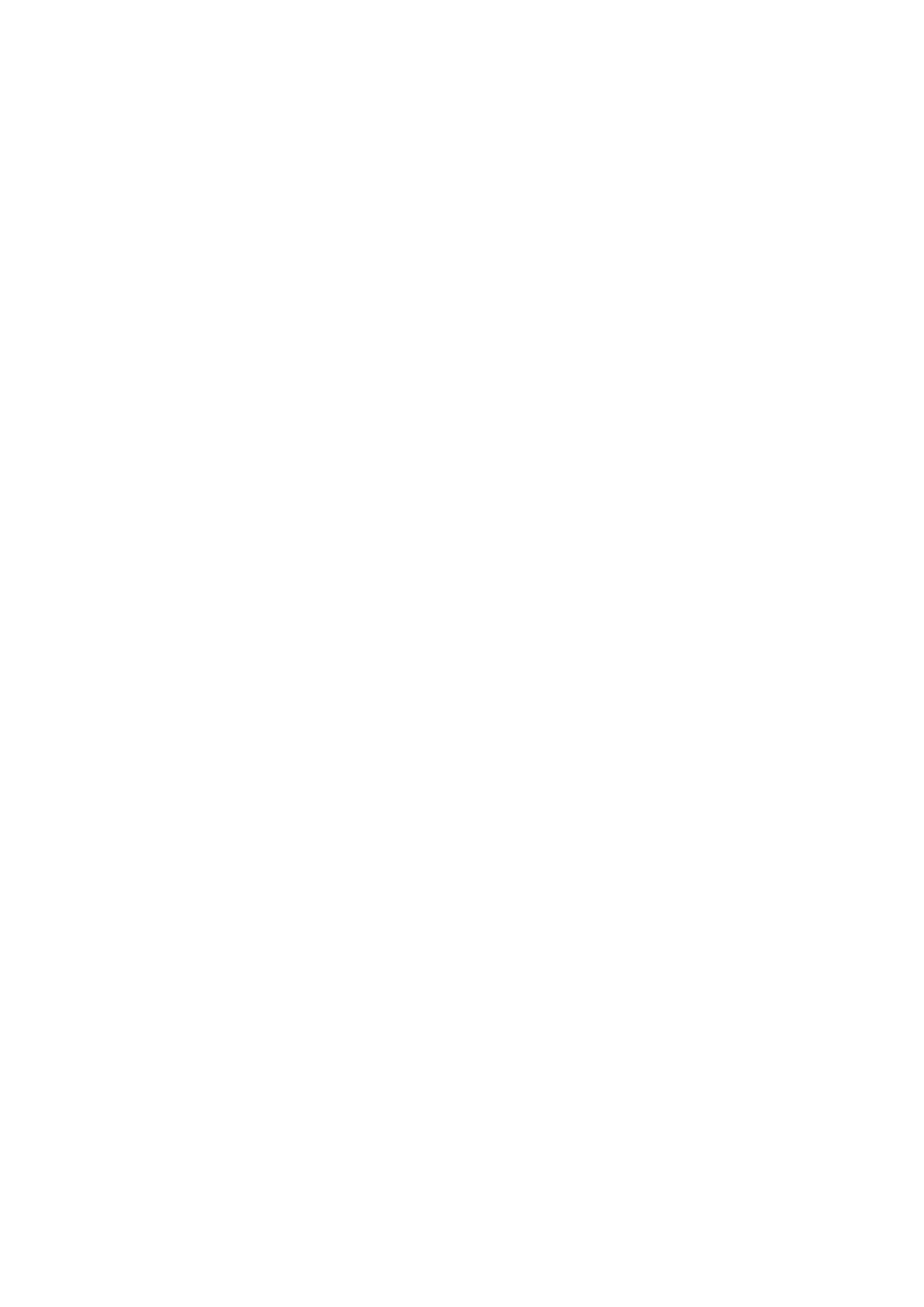## **NORTHERN TERRITORY OF AUSTRALIA**

As in force at 1 January 1997 \_\_\_\_\_\_\_\_\_\_\_\_\_\_\_\_\_\_\_\_

\_\_\_\_\_\_\_\_\_\_\_\_\_\_\_\_\_\_\_\_

#### **DOMESTIC VIOLENCE REGULATIONS**

#### **Regulations under the** *Domestic Violence Act*

#### **1 Citation**

These Regulations may be cited as the *Domestic Violence Regulations*.

#### **2 Commencement**

These Regulations shall come into operation on the commencement of the *Domestic Violence Act 1992*.

#### **3 Reference to form**

A reference to a form by number is a reference to the form so numbered in Schedule 2.

#### **3A Service of applications**

An application under the Act may be served on the defendant personally or by leaving a copy for the defendant at his or her last or most usual place of abode or of business with some other person who is apparently an inmate or employed at that place and who has apparently attained the age of 16 years.

#### **4 Declaration of service of document**

Where a person serves a summons or order for the purposes of the Act, the person shall, as soon as practicable, complete a declaration of service in accordance with Form 1 and file it at the registry of the Court where the matter was or is to be dealt with.

#### **5 Table of forms**

Forms 2 to 10 inclusive are to be used for the purposes of the Act by reference to and in accordance with the Table in Schedule 1.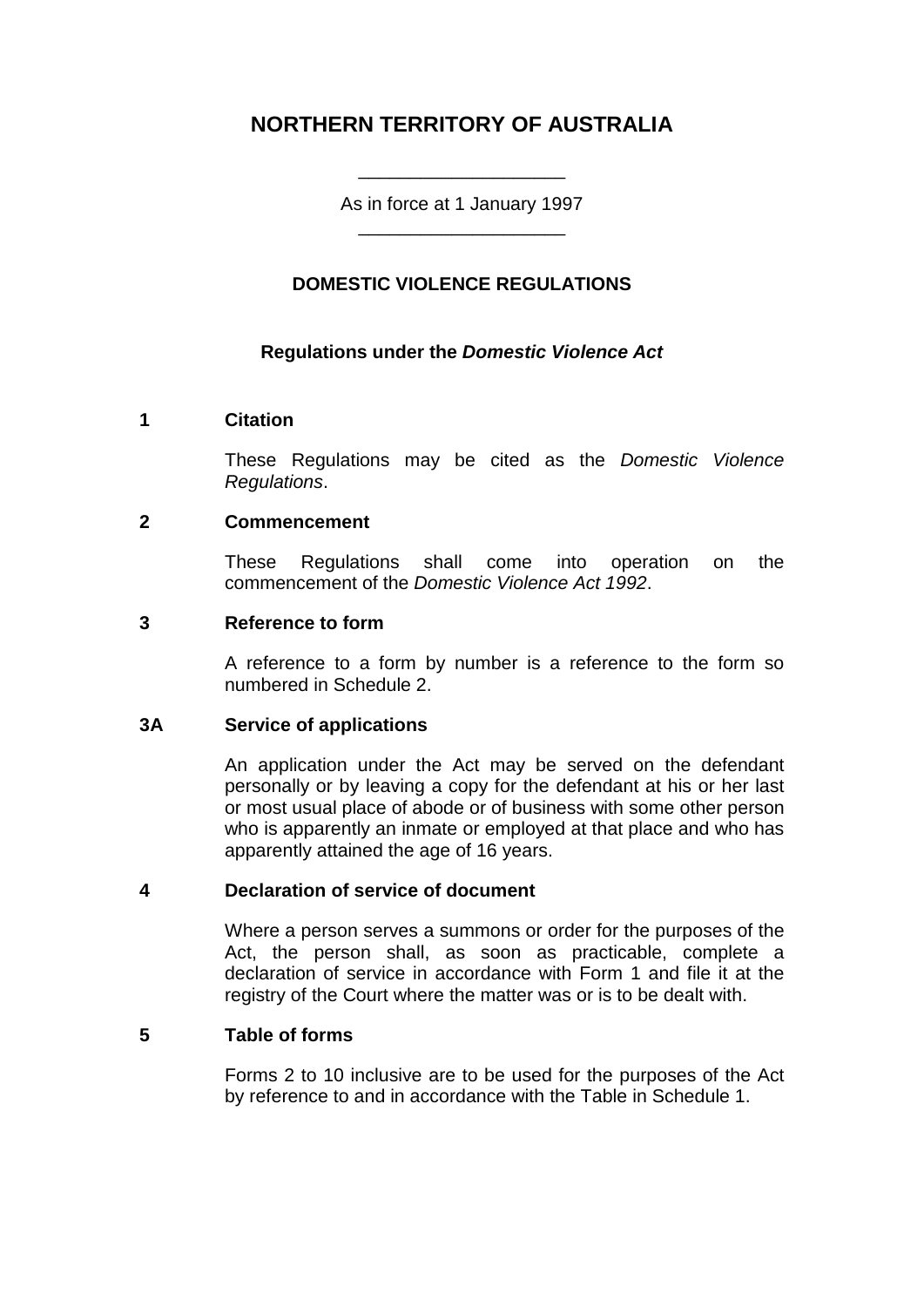## **Schedule 1**

#### regulation 5

#### Section of Act Description of Form Number of Form 4 Application for a restraining order 2 4 Order 3 4 Summons to defendant to show cause pursuant to section 4(5) 4 6 Application for order and order by telephone 5 8 Application to revoke or vary a restraining order 6 8 Order to revoke or vary a restraining order 3 8A Application to vary a restraining order by telephone 6A 8B Summons to defendant to show cause pursuant to section 8A or 8B 6B 11 Declaration pursuant to section 11(2) 7 18 Notice of registration of an interstate restraining order 8 18 Order to adapt or modify an interstate restraining order pursuant to section 18(2) 3 20 Application to vary or cancel an interstate restraining order 9 20 Order to vary or cancel an interstate restraining order 3 20AA Summons to appear/appear and produce documents 10 20AE Unattested declaration of service 1

#### TABLE OF FORMS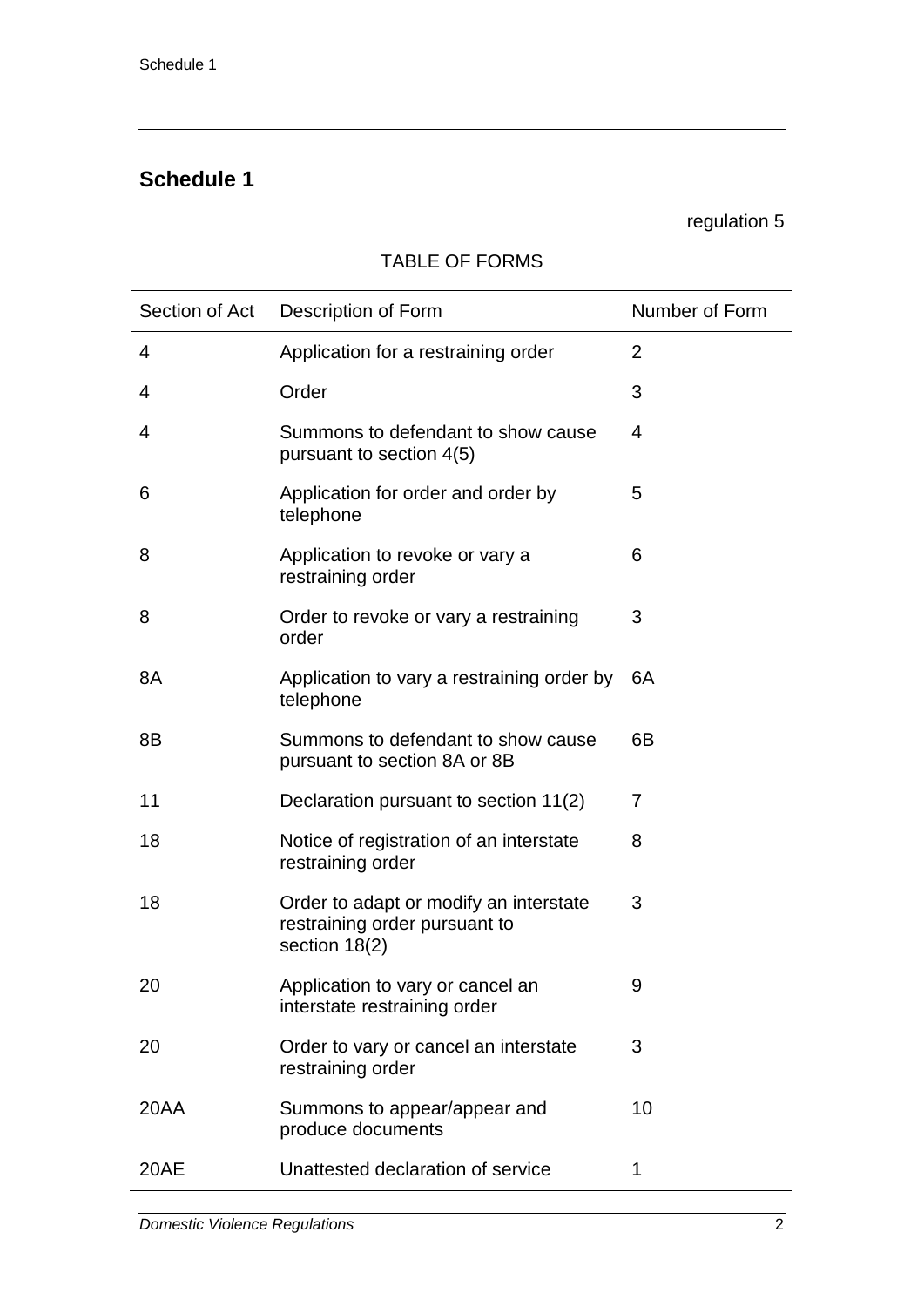## **Schedule 2**

regulations 4 and 5

## FORM 1

regulation 4

## NORTHERN TERRITORY OF AUSTRALIA

*Domestic Violence Act*

## UNATTESTED DECLARATION OF SERVICE

|        | Name                                                                                                                                                                                                                                                                                                                                                                            |
|--------|---------------------------------------------------------------------------------------------------------------------------------------------------------------------------------------------------------------------------------------------------------------------------------------------------------------------------------------------------------------------------------|
|        | Contact address                                                                                                                                                                                                                                                                                                                                                                 |
|        | declare that I did                                                                                                                                                                                                                                                                                                                                                              |
|        | Time                                                                                                                                                                                                                                                                                                                                                                            |
|        | Date                                                                                                                                                                                                                                                                                                                                                                            |
|        | Place                                                                                                                                                                                                                                                                                                                                                                           |
| 0<br>O | serve the attached summons<br>serve the attached order                                                                                                                                                                                                                                                                                                                          |
|        | personally on the defendant:<br>O<br>I said: What is your name?<br>He/she* said:                                                                                                                                                                                                                                                                                                |
|        | by leaving it for the defendant:<br>O<br>at the defendant's:<br>last known<br>$\Omega$<br>most usual<br>$\Omega$<br>place of:<br>residence<br>$\Omega$<br>business<br>$\Omega$<br>with some other person apparently:<br>resident<br>$\mathsf{o}$<br>employed<br>O<br>at that place and apparently not less than 16 years of age.<br>I said: What is your name?<br>He/she* said: |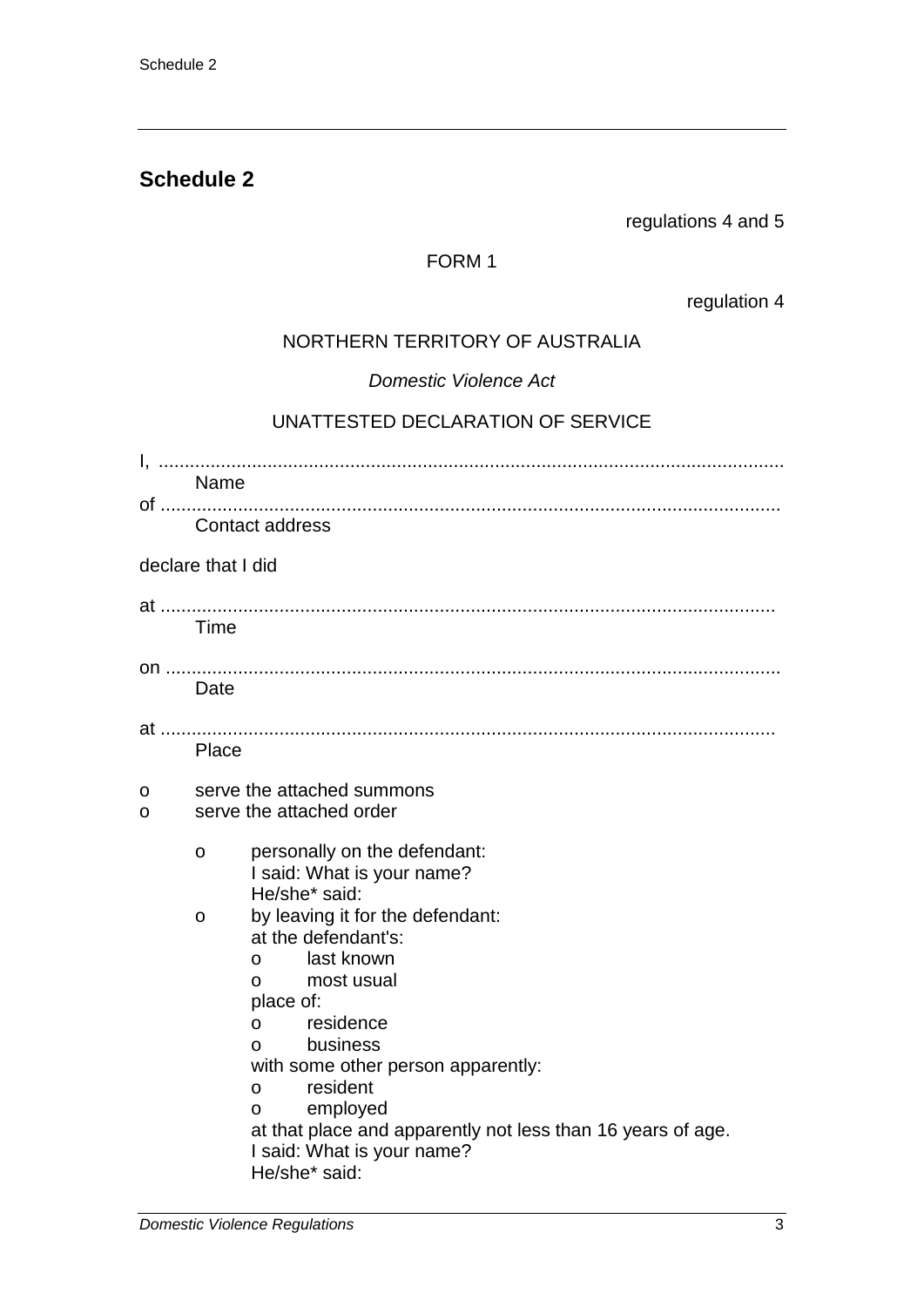I said: Do you live/work\* here? He/she\* said: I said: How old are you? He/she\* said:

- \* Delete if inapplicable
- o it was properly addressed and posted by AR Security Post to the defendant:

at the defendant's:

- o last known
- o most usual

place of:

- o residence
- o business
- o and the defendant has acknowledged receipt of the mail containing the order in accordance with postal procedures;
- o its existence and terms were made known orally or in writing to the defendant by a member of the Police Force;
- o it was served in such other manner as the Court or a Magistrate orders, namely:

......................... **Signed**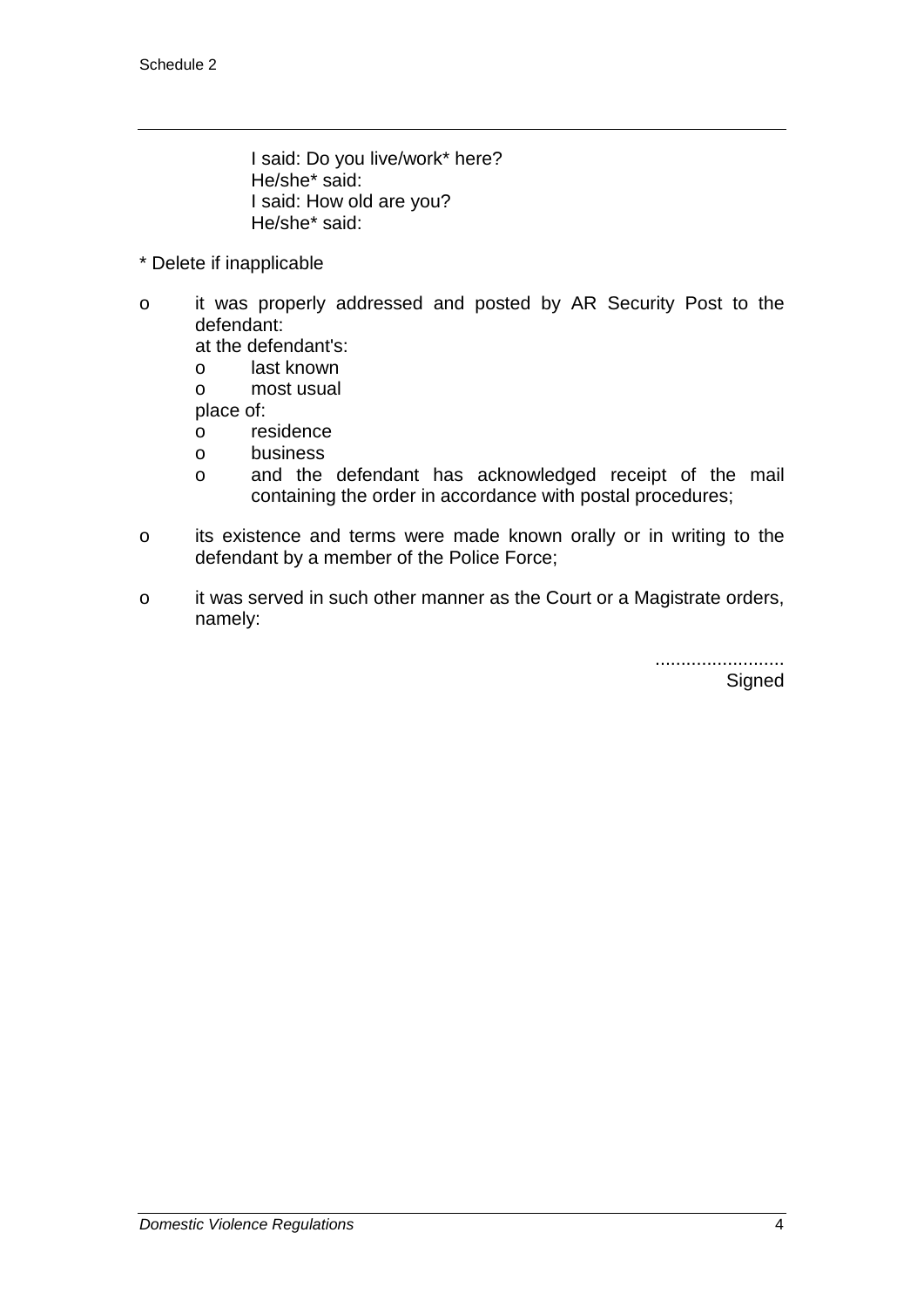#### NORTHERN TERRITORY OF AUSTRALIA

### *Domestic Violence Act*

section 4

## APPLICATION FOR RESTRAINING ORDER

APPLICANT:

+

DEFENDANT:

 $\overline{+}$ 

BASIS OF APPLICATION:

RESTRAINING ORDERS YOU WANT THE COURT OR THE CLERK (the Registrar of the Local Court) TO MAKE:

DETAILS OF CONDUCT OF PERSON TO BE RESTRAINED:

+ Insert name and address.

ORDERS IN FORCE NOW:

(1) Is there any order(s) in force between you/the person on whose behalf the application is made\* and the person to be restrained?

(Here list the details of existing orders affecting the defendant and you that you know of: e.g. home detention orders, other restraining orders under this Act or orders under any other Act.

NOTE: In the case of any of the following matters under the *Family Law Act 1975* of the Commonwealth, you need only list them if they require or authorise contact between a child and you or the defendant: contact orders (previously known as access orders), parenting plans, recovery of children orders, specific issues orders, injunctions under section 68B or 114 of that Act, undertakings accepted by the Family Court or recognisances entered into pursuant to an order under that Act.)

YES / NO (Delete whichever does not apply)

- (2) If yes:
- (a) Attach a copy of the order(s) (if you can); or
- (b) If a copy of an order is not attached, give the following details:

Name of court which made the order: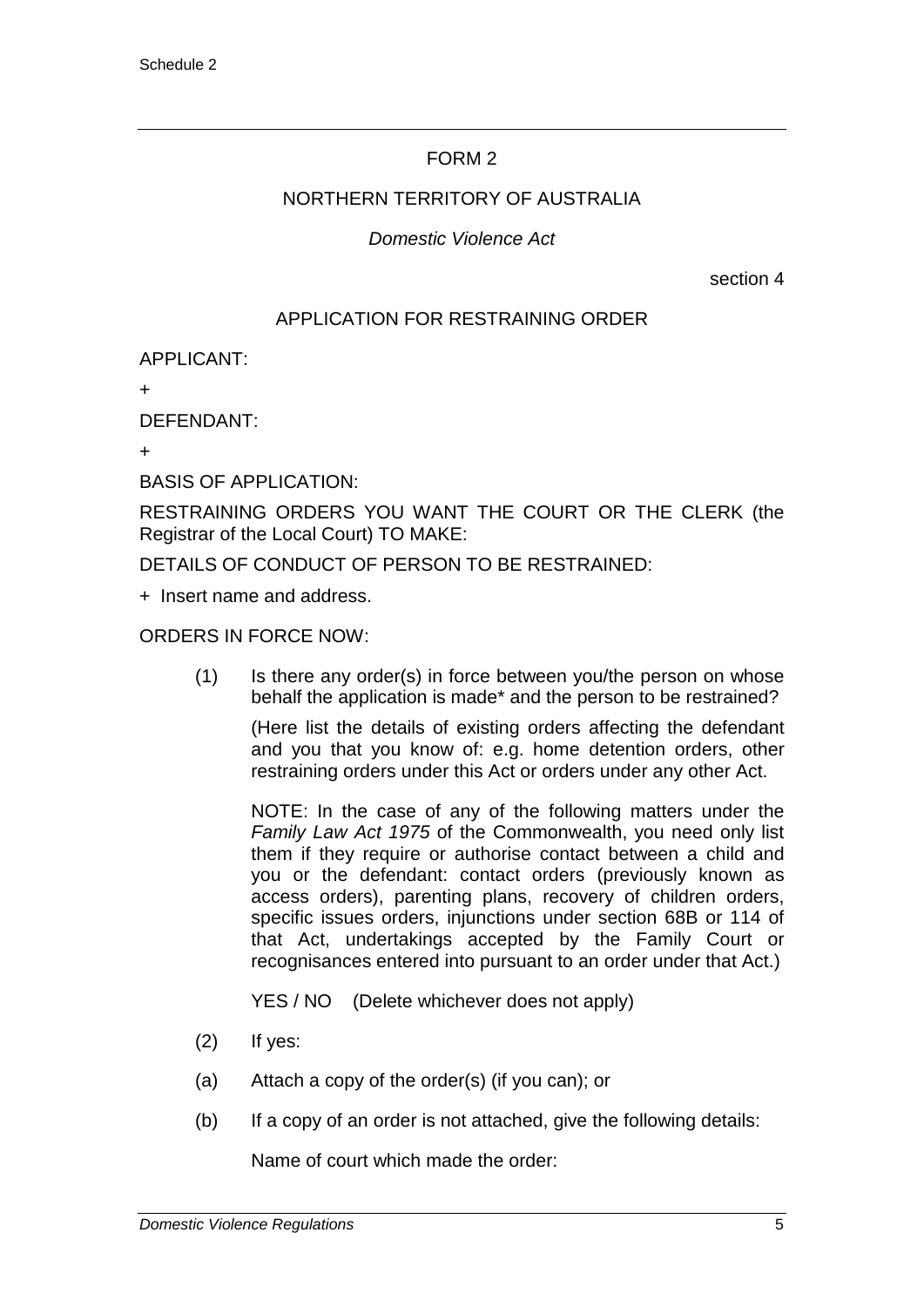Where is that court?

Date order was made:

What does the order say?

**Signature** Date Place

\*Delete if inapplicable

#### NOTICE TO PARTIES

An application has been made asking the Court of Summary Jurisdiction or the Clerk to make a restraining order against the defendant.

THE APPLICATION WILL BE DEALT WITH:

by the Court of Summary Jurisdiction or the Clerk at ........................................ in the Northern Territory on ................................... at ....................................... a.m./p.m.\*

The defendant must attend the hearing at the court on the day set out above if he/she\* wishes to defend the application.

IF THE DEFENDANT DOES NOT ATTEND AT COURT, the Court or the Clerk may make the orders set out in the application or other similar orders in his/her\* absence.

ANY ORDER MADE can be registered in another State or Territory without further notice to you and can be enforced there.

> Clerk/Police Officer Date **Place**

\*Delete if inapplicable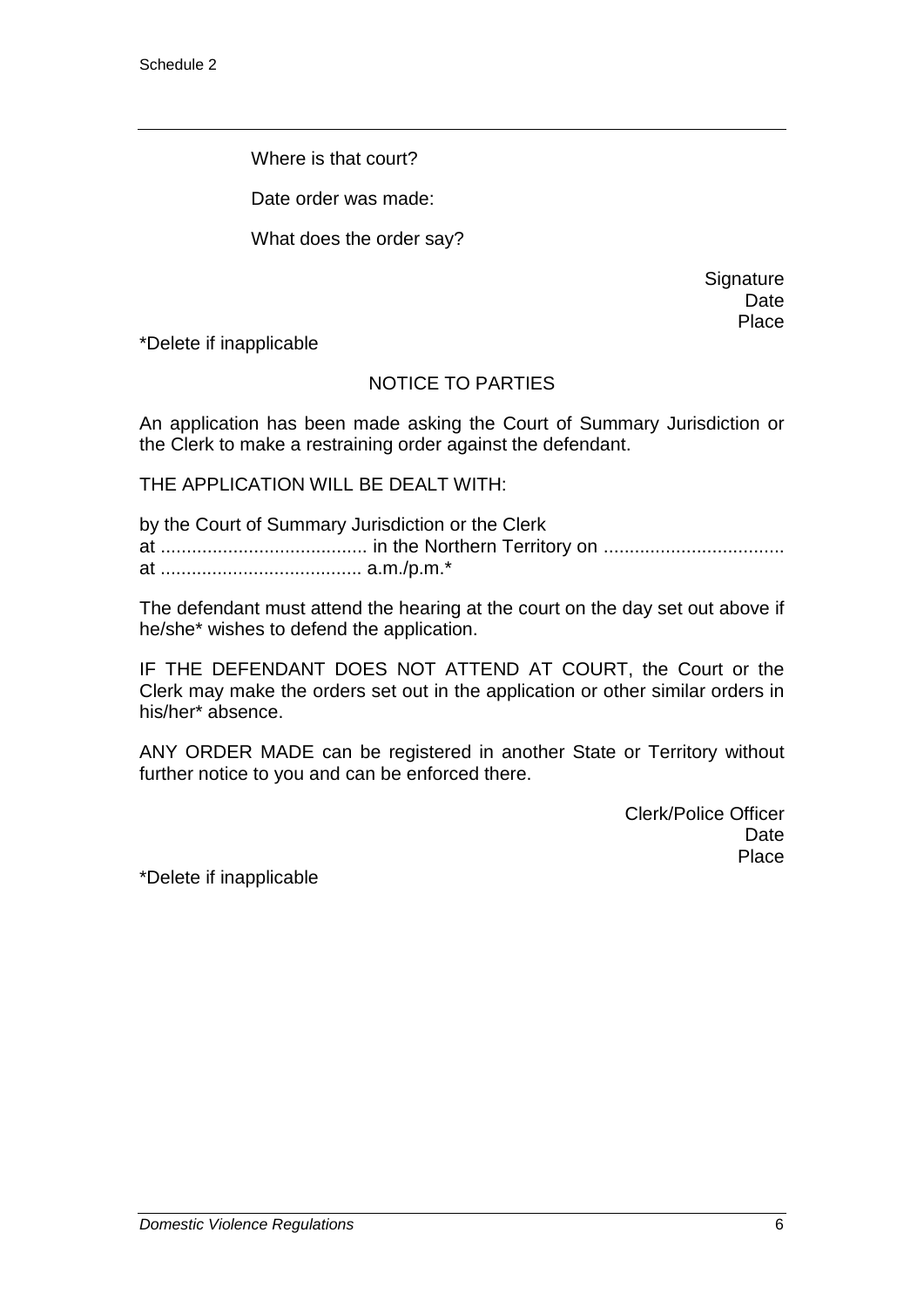#### NORTHERN TERRITORY OF AUSTRALIA

sections 4, 8, 8B, 18 and 20

*Domestic Violence Act*

#### ORDER

Applicant:

+

Defendant:

+

Date of Application:

The Court/the Clerk\* hereby orders:

Dated

……………..............................

Magistrate/Clerk of the Court\*

This order shall, unless it is sooner revoked or varied, continue in force to and including the

day of the 19

+ Insert name and address.

\* Delete if inapplicable.

TAKE NOTICE that:

- · non-compliance with this order renders you liable to a term of imprisonment for not more than 6 months or to a fine of not more than \$2,000 for a first offence; for a second or subsequent offence you would be liable to a mandatory term of imprisonment for not less than 7 days or more than 6 months.
- upon registration this order is also enforceable in other Territories and States of Australia, BUT ONLY IF registered under the relevant law of those Territories or States.

\* Fill in this part where the Clerk, with the consent of the defendant and the person making the application or on whose behalf the application is made, makes the order.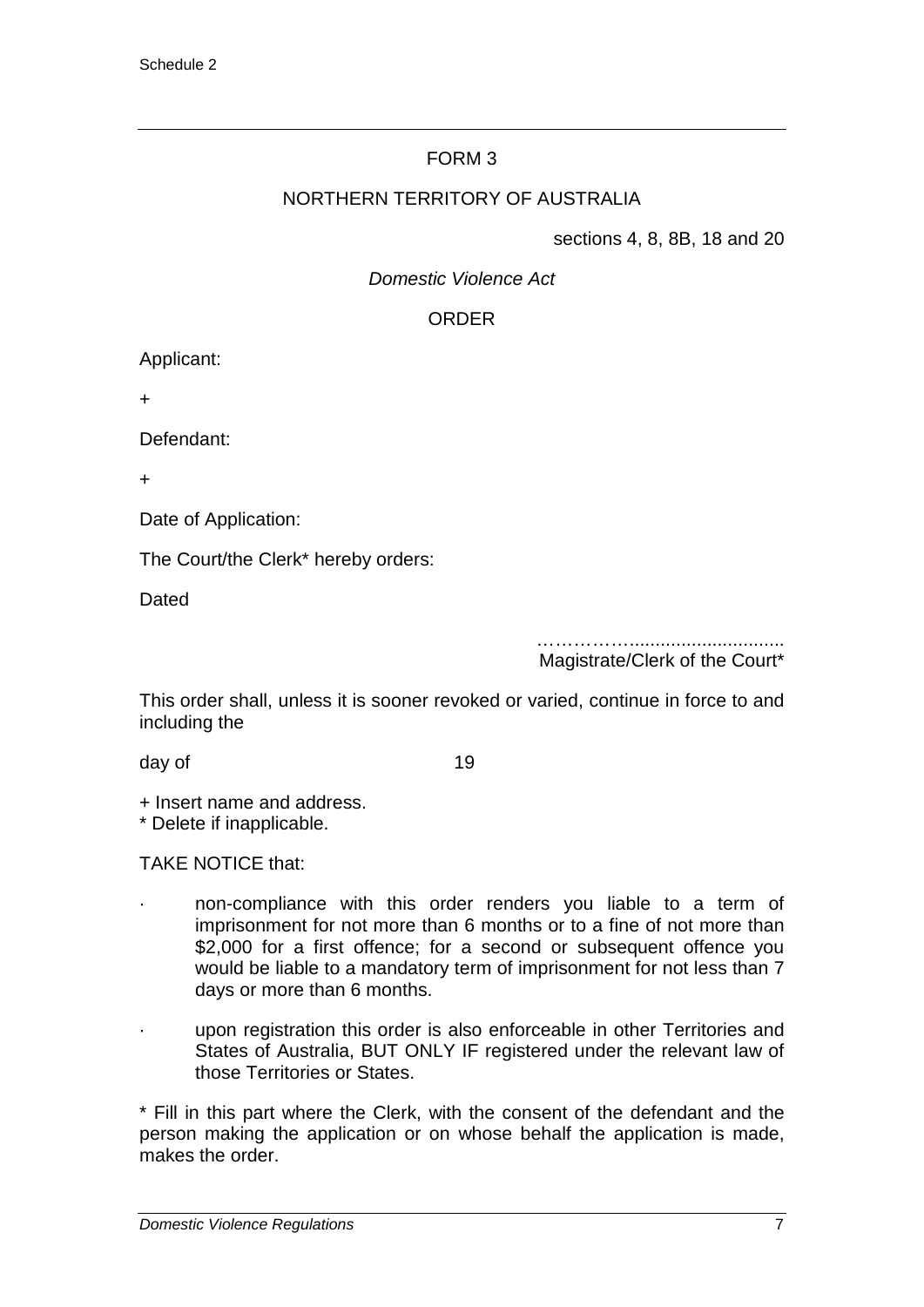I, (defendant), consent to the above orders.

Signed ....................................................... Dated ........................................ 19....

I, (the person making the application or on whose behalf the application is made), consent to the above orders.

Signed ....................................................... Dated ........................................ 19....

\*This part is not to be included unless the order is made by consent.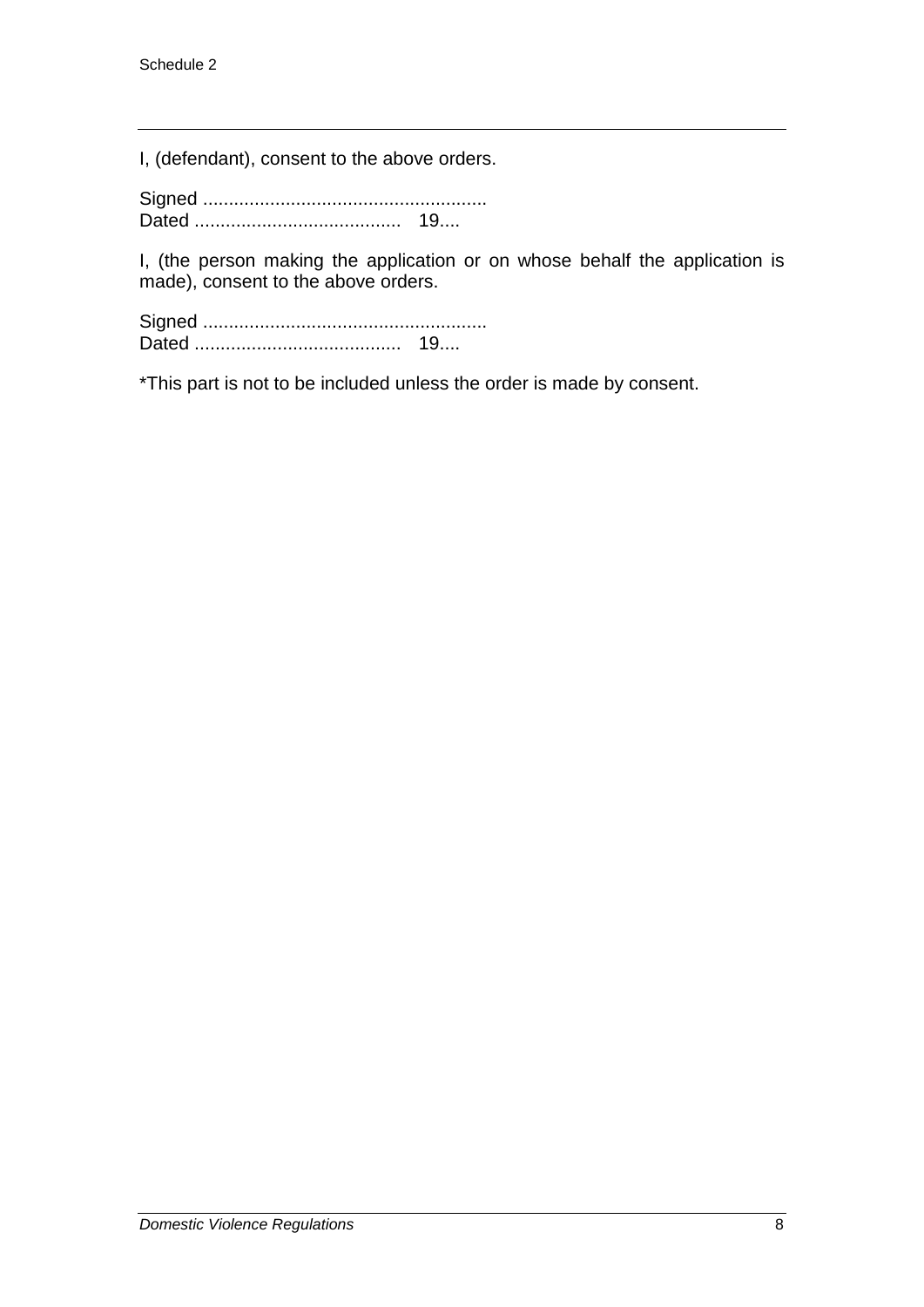#### NORTHERN TERRITORY OF AUSTRALIA

Section 4(5)

### *Domestic Violence Act*

#### SUMMONS TO A DEFENDANT TO SHOW CAUSE PURSUANT TO SECTION 4(5)

TO:

(the defendant)

of

The attached application was made by

of

a member of the Police Force of the Northern Territory/a person who is in a domestic relationship with you or a person making an application on behalf of a person who is in a domestic relationship with you\* and on

a Court of Summary Jurisdiction or the Clerk (the Registrar of the Local Court) at

made the attached order in your absence.

You are summoned to appear at the Court of Summary Jurisdiction at .................................... in the Northern Territory on ...................................... at .......... a.m./p.m.

to show cause why the attached order should not be confirmed.

Dated at in the Northern Territory.

Clerk of the Court/Justice of the Peace

TAKE NOTICE that if you do not appear the order may be confirmed.

- Non-compliance with the order renders you liable to a term of imprisonment for not more than 6 months or a fine of not more than \$2,000 for a first offence; for a second or subsequent offence you would be liable for a mandatory term of imprisonment for not less than 7 days or more than 6 months.
- · Upon registration the order is also enforceable in other Territories and States of Australia.

\*Cross out whichever does not apply.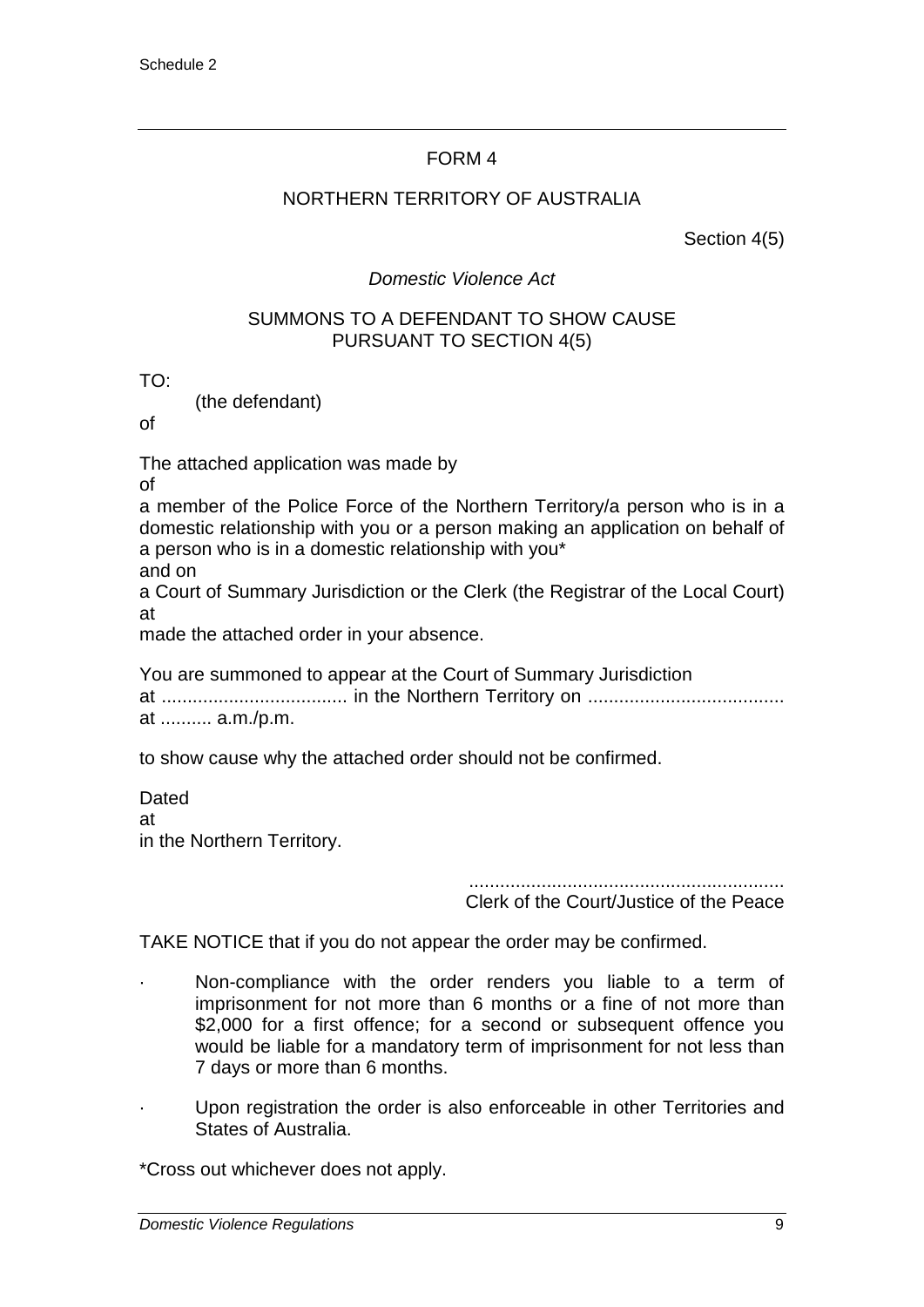For the purposes of the Act, a person is in a domestic relationship with another person if he or she:

- (a) is or has been a relative of the other person (see section 3 of the *Domestic Violence Act*), including :
	- (i) a spouse, including a spouse of the person according to Aboriginal tradition, a former spouse of the person and a person of the opposite sex who is living or has lived with the person as if he or she were the spouse of the person although not married to the person; or
	- (ii) a relative according to Aboriginal tradition or contemporary social practice;
- (b) has or had the custody or guardianship of, or right of access to, the other person, or is or has been subject to the custody or guardianship of the other person or that other person has or has had a right of access to the person;
- (c) ordinarily or regularly resides or has resided with the other person, or with another relative, of the other person;
- (d) is or has been a relative of a child of the other person; or
- (e) has or has had a relationship with the other person, who is a member of the opposite sex.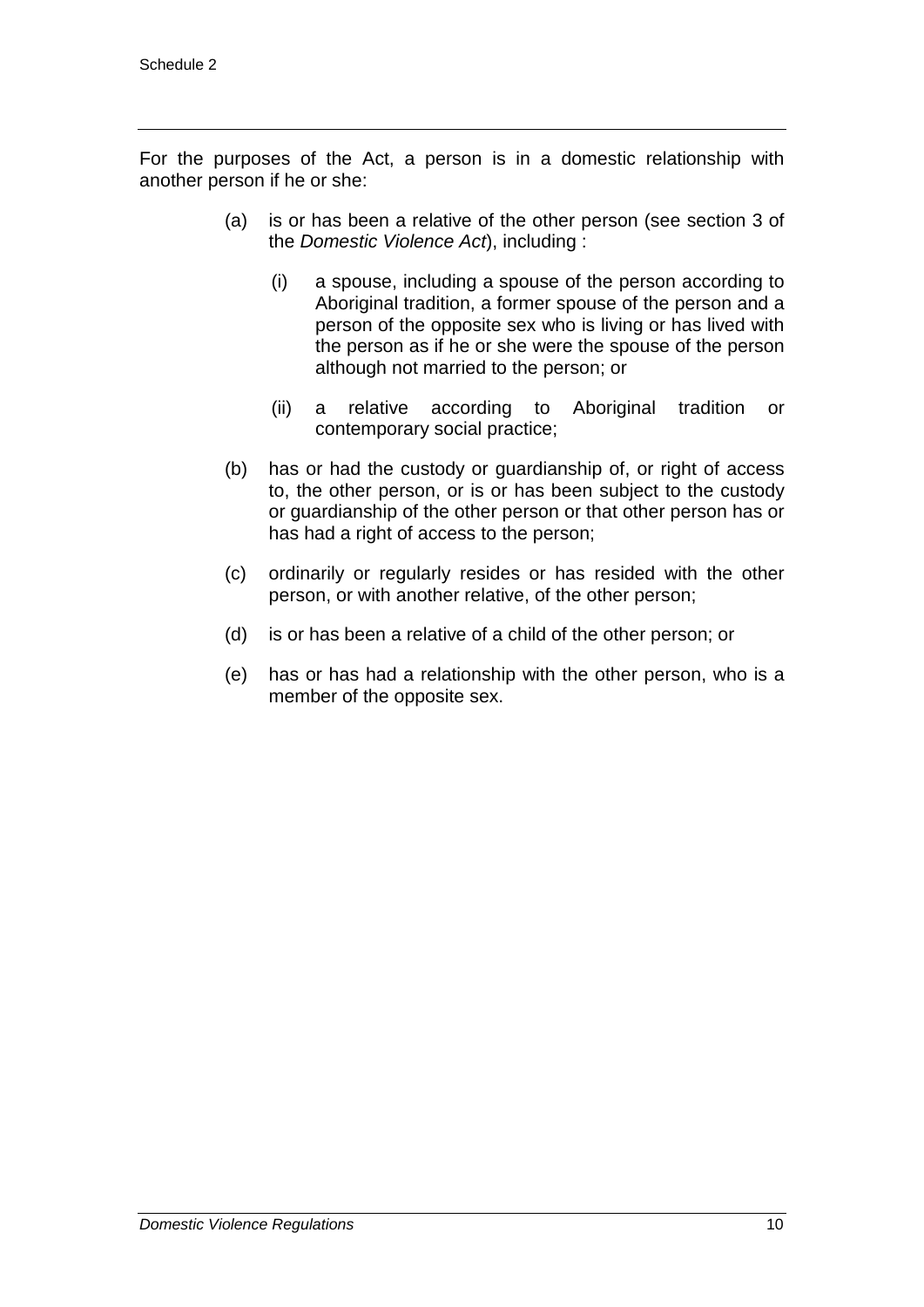#### NORTHERN TERRITORY OF AUSTRALIA

section 6

#### *Domestic Violence Act*

#### APPLICATION AND ORDER UNDER SECTION 6

|  |  |  |  |  |  |  |  |  | a member of the Police Force of the Northern Territory, state |  |
|--|--|--|--|--|--|--|--|--|---------------------------------------------------------------|--|
|  |  |  |  |  |  |  |  |  |                                                               |  |
|  |  |  |  |  |  |  |  |  |                                                               |  |
|  |  |  |  |  |  |  |  |  |                                                               |  |
|  |  |  |  |  |  |  |  |  |                                                               |  |
|  |  |  |  |  |  |  |  |  |                                                               |  |

- o Assault or cause personal injury to, or damage to property in the possession of, ….................................................................................... of................................................(address)............................................, being a person in a domestic relationship with the defendant (2), and in particular ................................................................................................. ................................. and unless restrained is likely to again assault or cause personal injury or damage.
- o Threaten to assault, to cause personal injury to, or to cause damage to property in the possession of,................................................................ of……………………..(address)............................................................., being a person in a domestic relationship with the defendant (2),........................................................................................... and unless restrained is likely to again make such a threat or carry out the threat.
- o Behave in a provocative or offensive manner (3) towards............................................ of.....(address)................................, being a person in a domestic relationship with the defendant (2), by ............................................................................................................., being behaviour that was likely to lead to a breach of the peace and unless restrained is likely to again behave in the same or a similar manner.

There are in existence the following orders under this Act, the *Family Law Act 1975* of the Commonwealth (to the extent specified in note (4)) or another Act, affecting the defendant and the person for whose benefit the order is sought:

........................................................................................................................ ........................................................................................................................ ....................................................................................................................(4)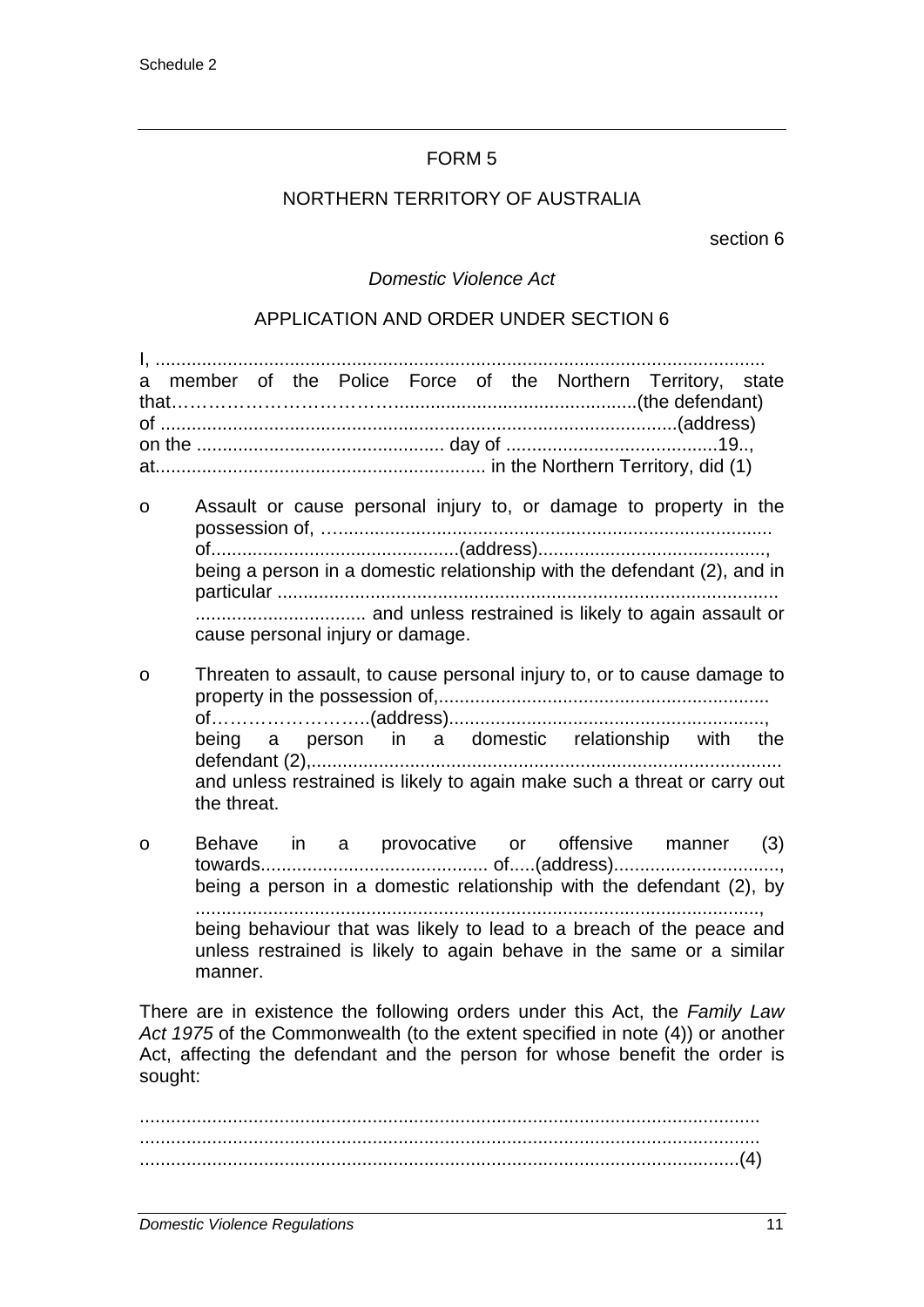| a Magistrate of the Northern Territory of Australia. |  |
|------------------------------------------------------|--|

.............................................. Applicant to sign his/her copy

................................................ Magistrate to sign his/her copy

#### ORDER

I, ....................................................................................................................., having heard an application under section 6(1) by a member of the Police Force of the Northern Territory of Australia, order that the defendant: (5)

- o entering or remaining near the premises situated at ....................... until .............. o'clock on .........................or until such time as the Court further orders.
- o assaulting or threatening to assault, or causing or threatening to cause personal injury to,............................of…...(address)...............................
- o causing or threatening to cause damage to property in the possession of ............................. of……………..(address)........................................
- o acting in a provocative or offensive manner (3) towards....................... of................................................. (address)..........................................

And I further order that:

o (other orders)…………………………………………………………………………………… ............................................................................................................... ...............................................................................................................

(Here describe any other restraints or orders imposed)

The reasons for making the order are that on the hearing of the application I am satisfied that unless the order is so made the defendant will: (5)

o again assault or cause personal injury to................................................ or damage to property in the possession of............................................. o again threaten, or carry out the threats that have been made against...................................................................................................... or the property of..................................................................................... o again behave in a provocative or offensive manner (3) towards ……........................................................................................................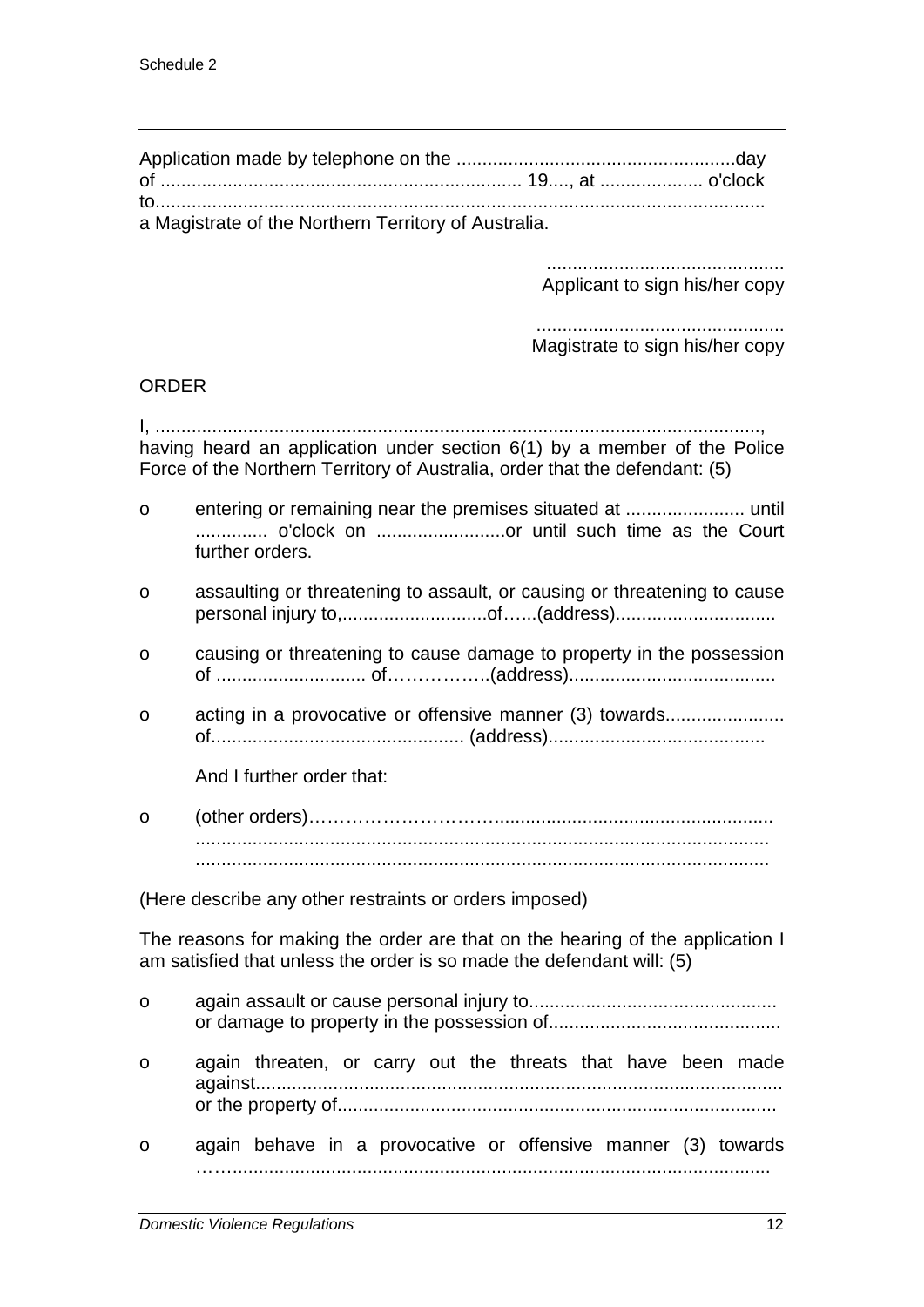(Here describe other reasons)

o .......................................................................................................... .......................................................................................................... ..........................................................................................................

I further order that the order is returnable on the ............... day of .................................. 19...., at ............. a.m./p.m. at the Court of Summary Jurisdiction at ................................................................................................ in the Northern Territory of Australia to deal with the application, and be further dealt with according to law and to enable the defendant to be summoned to appear before the Court to show cause why this order should not be confirmed.

> ..................................... Magistrate to sign his/her copy (6)

#### SUMMONS TO DEFENDANT

AND the defendant is summoned to appear at the above-mentioned time to be further dealt with according to law.

- o Applicant informed of terms of order.
- o Defendant informed of terms of order (including summons).

....................................................................................

Magistrate to tick as applicable and sign his/her copy

................................................................... Member of the Police Force to tick as applicable and sign his/her copy

NOTICE TO DEFENDANT: If you do not appear at the above-mentioned time and place, the order may be confirmed. If you do not comply with the order you could be found guilty of an offence punishable by 6 months imprisonment or a fine of \$2,000 for a first offence; for a second offence or subsequent offence you would be liable to a mandatory term of imprisonment for not less than 7 days or more than 6 months.

Upon registration the order is also enforceable in other Territories and States of Australia, BUT ONLY IF registered under the relevant law of those Territories or States.

NOTES:

(1) Tick and complete the applicable item. Only members of the Police Force can make applications under section 6.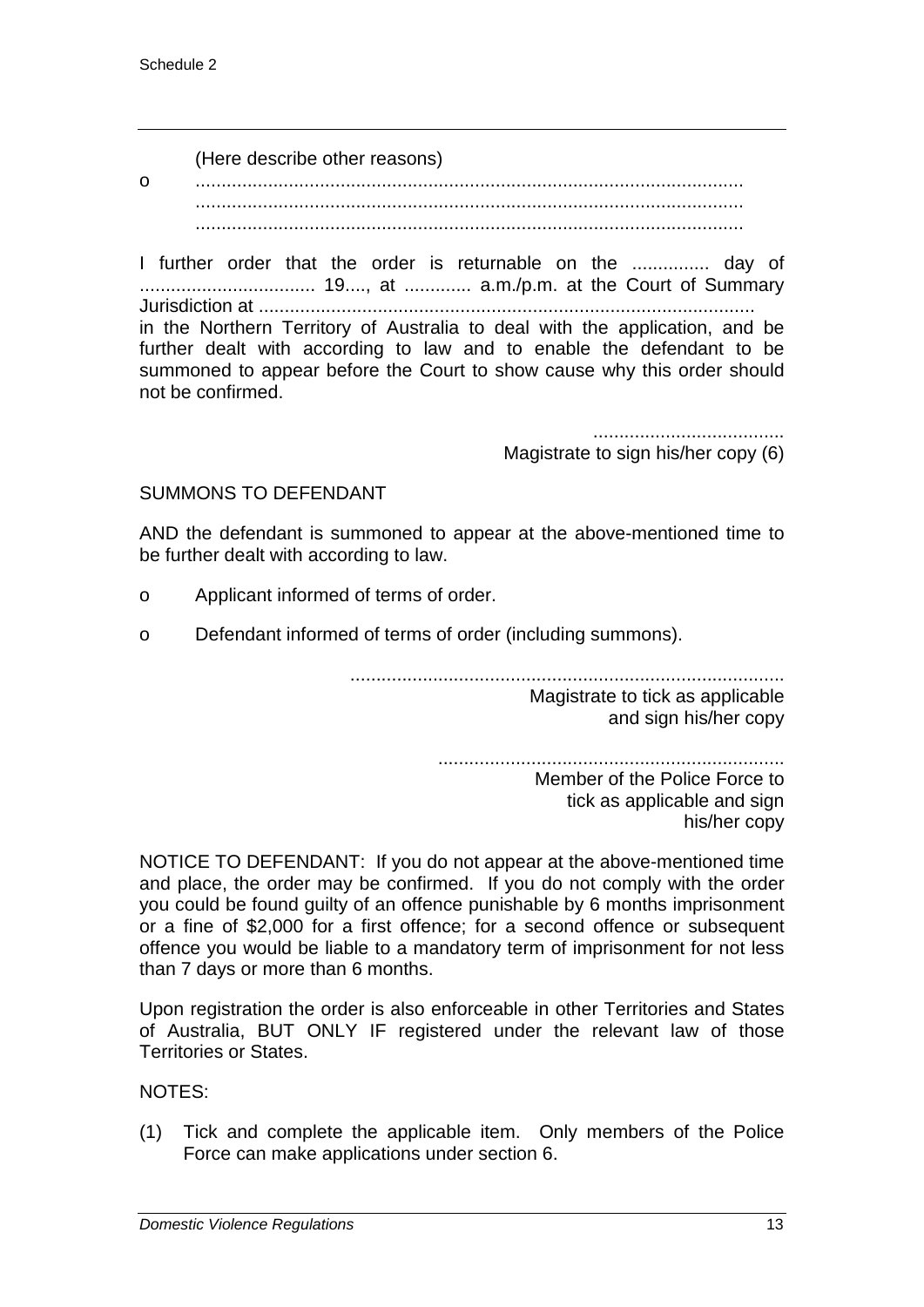- (2) For the purposes of the Act, a person is in a domestic relationship with another person if he or she:
- (a) is or has been a relative of the other person (see section 3 of the *Domestic Violence Act*), including:
	- (i) a spouse, including a spouse of the person according to Aboriginal tradition, a former spouse of the person and a person of the opposite sex who is living or has lived with the person as if he or she were the spouse of the person although not married to the person; or
	- (ii) a relative according to Aboriginal tradition or contemporary social practice;
- (b) has or had the custody or guardianship of, or right of access to, the other person, or is or has been subject to the custody or guardianship of the other person or that other person has or has had a right of access to the person;
- (c) ordinarily or regularly resides or has resided with the other person, or with another relative, of the other person;
- (d) is or has been a relative of a child of the other person; or
- (e) has or has had a relationship with the other person, who is a member of the opposite sex.
- (3) Provocative or offensive behaviour that is likely to lead to a breach of the peace includes, but is not limited to, behaviour that may cause another person to reasonably fear violence to or harassment of himself, herself or another.
- (4) Here list the details of existing orders the defendant and the person for whose benefit the order is being sought that the person knows of, e.g. home detention orders, other restraining orders under this Act or orders under any other Act.
- NOTE: In the case of any of the following matters under the *Family Law Act 1975* of the Commonwealth, you need only list them if they require or authorise contact between a child and the person for whose benefit the order is being sought or the defendant: contact orders (previously known as access orders), parenting plans, recovery of children orders, specific issues orders, injunctions under section 68B or 114 of that Act, undertakings accepted by the Family Court or recognisances entered into pursuant to an order under that Act.
- (5) Tick and complete the applicable item.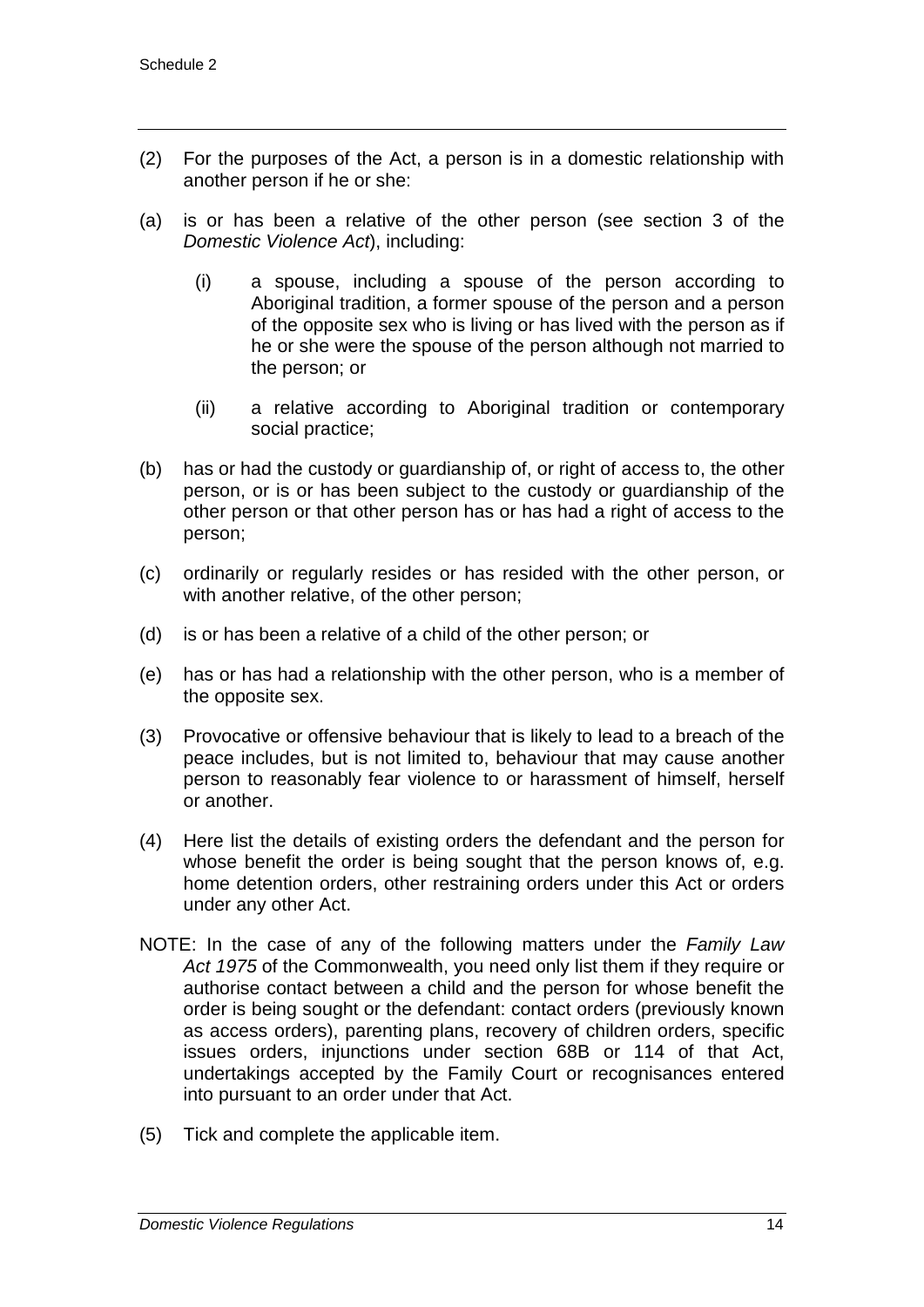#### NORTHERN TERRITORY OF AUSTRALIA

section 8

### *Domestic Violence Act*

#### APPLICATION TO VARY OR REVOKE RESTRAINING ORDER

APPLICANT:

+

DEFENDANT:

+

DETAILS OF ORDERS TO BE VARIED OR REVOKED:

Attach a copy of the order. (If you do not have a copy of the order, you may obtain one from the Court of Summary Jurisdiction.)

#### VARIATION/REVOCATION OF EXISTING ORDER:

- (1) *If you want to add a new order(s) to the existing order, write out the new order(s) you want added.*
- (2) *If you want to omit an order(s) that is one of the existing orders, write out the order(s) you want omitted from the existing orders.*
- (3) *If you want an existing order(s) changed, write out the order(s) as you want it to be.*
- (4) *Do you want the existing order revoked?* YES / NO

*(Delete whichever does not apply)*

REASONS FOR VARIATION OR REVOCATION:

*Briefly, what are your reasons for wanting to vary or revoke the order?*

**Signed** Date Place

+Insert name and address.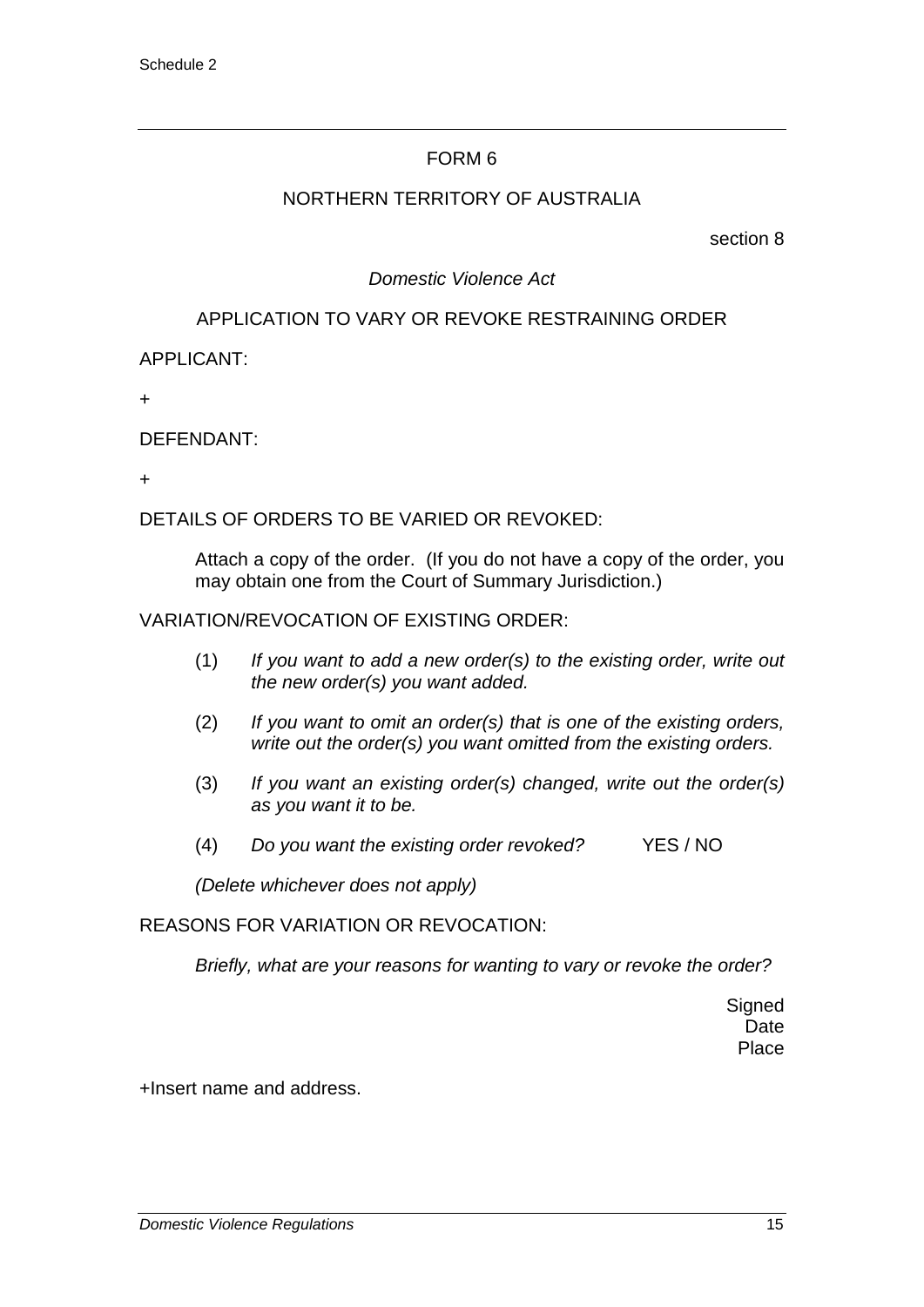#### NOTICE TO PARTIES

An application has been made asking the Court of Summary Jurisdiction to make a restraining order against the defendant.

THE APPLICATION WILL BE DEALT WITH:

by the Court of Summary Jurisdiction

at .................................... in the Northern Territory on ...................................... at .......... a.m./p.m.

The defendant must attend the hearing at the court on the day set out above if he/she wishes to defend the application.

IF THE DEFENDANT DOES NOT ATTEND AT COURT, the court may make the orders set out in the application or other similar orders in his/ her absence.

ANY ORDER MADE can be registered in another State or Territory without further notice to you and can be enforced there.

> Clerk/Police Officer\* Date Place

\*Delete if inapplicable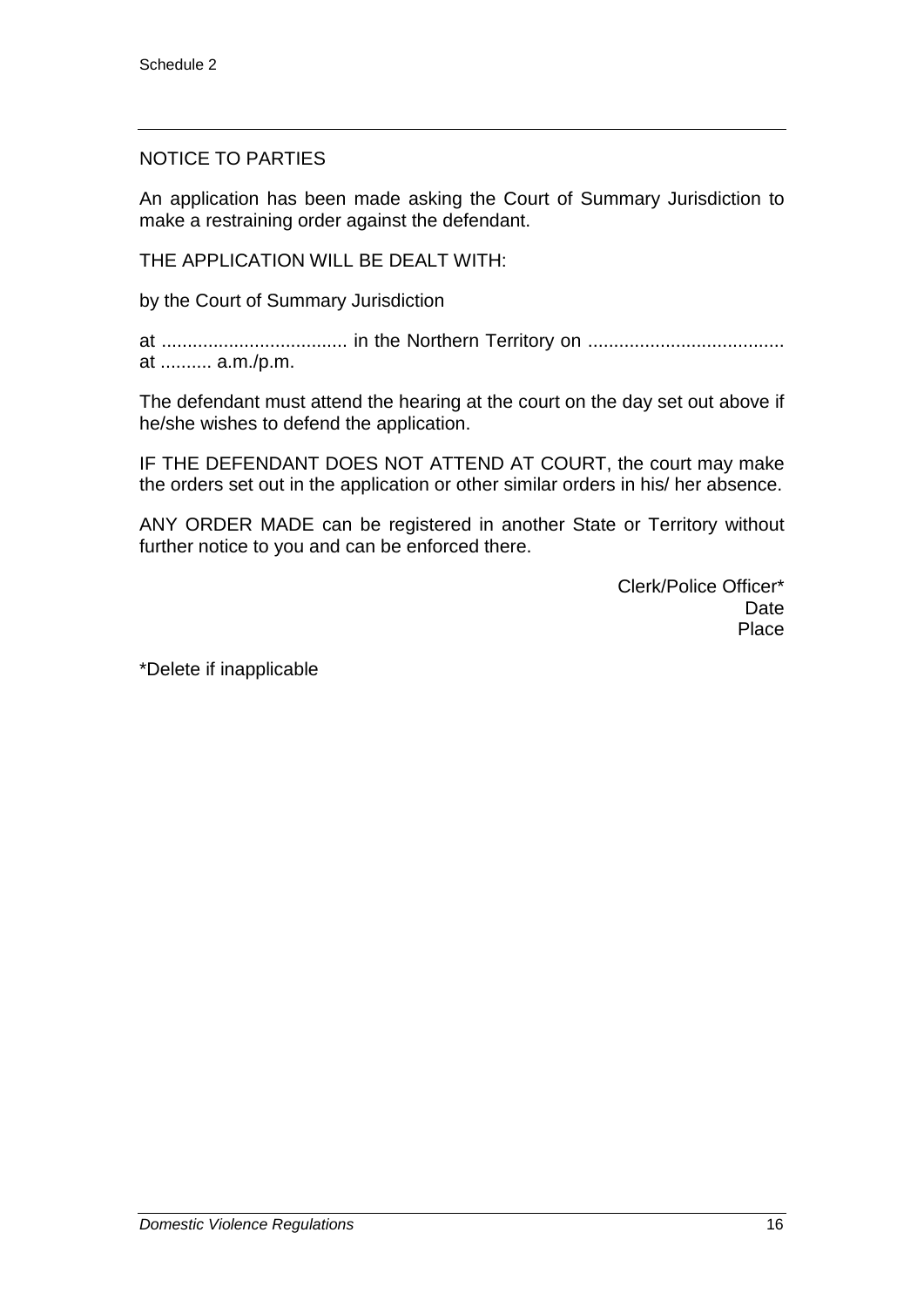#### FORM 6A

#### NORTHERN TERRITORY OF AUSTRALIA

section 8A

#### *Domestic Violence Act*

#### APPLICATION AND VARIATION OF ORDER UNDER SECTION 8A

I, ................................................... a member of the Police Force of the Northern Territory (1), state that....................................(person on whose behalf application is made) of .............................(address*),* a person in a domestic relationship (2) with the person in relation to whom the order(s) specified below is made, on the....................... day of ........................19.., at............................ in the Northern Territory, did request me to seek a variation of the following order(s):

#### DETAILS OF ORDERS TO BE VARIED:

*Attach a copy of the order. (If you do not have a copy of the order, you may obtain one from the Court of Summary Jurisdiction.)*

#### VARIATION OF EXISTING ORDER:

(1) *If a new order is to be added to the existing order, write out the new order.*

(2) *If an existing order is to be omitted, write out that order.*

(3) *If an existing order is to be changed, write out the order as it should read.*

#### *(Delete whichever does not apply)*

There are in existence the following orders under this Act, the *Family Law Act 1975* of the Commonwealth (to the extent specified in note (3)) or another Act, affecting the defendant and the person for whose benefit the order is sought: (3)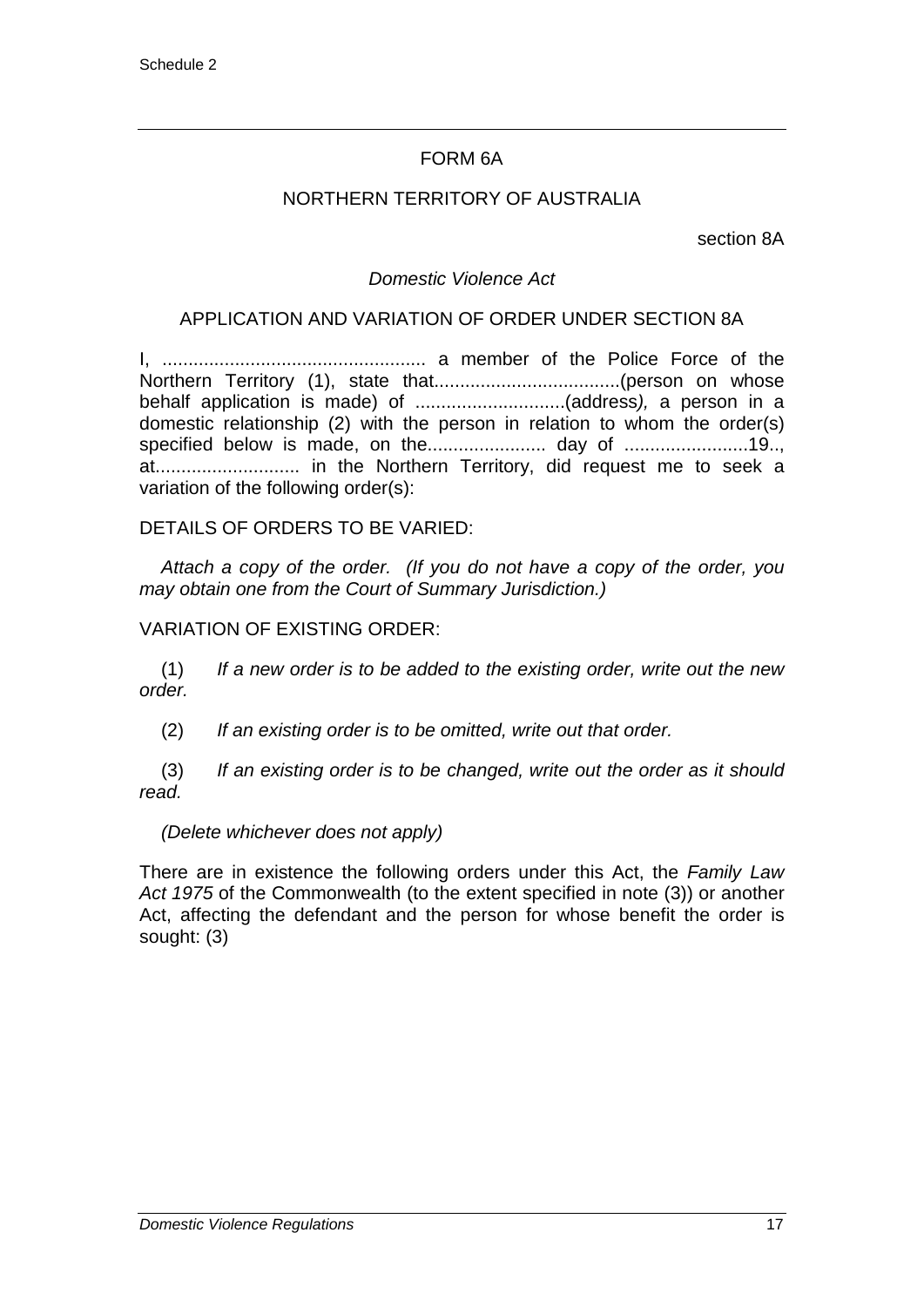#### REASONS FOR VARIATION:

*Briefly, state the reasons the variation is sought.*

Application made by telephone on the ................. day of ......................... 19...., at .......... o'clock to ................................................. a Magistrate of the Northern Territory of Australia.

> .............................. Magistrate to sign his/her copy

> > .............................. Member of Police Force to sign his/her copy

#### ORDER

I, ......................................................, having heard an application for a variation of an order under section 8A(1) by a member of the Police Force of the Northern Territory of Australia, vary the order as follows: (5)

The reasons for varying the order are that on the hearing of the application I am satisfied that:

I further order that this variation of an order is returnable on the ............... day of ................................. 19...., at ............. a.m./p.m. at the Court of Summary Jurisdiction at .......................................... in the Northern Territory of Australia to deal with the application, and be further dealt with according to law and to enable the defendant to be summoned to appear before the Court to show cause why this order should not be confirmed.

> ............................... Magistrate to sign his/her copy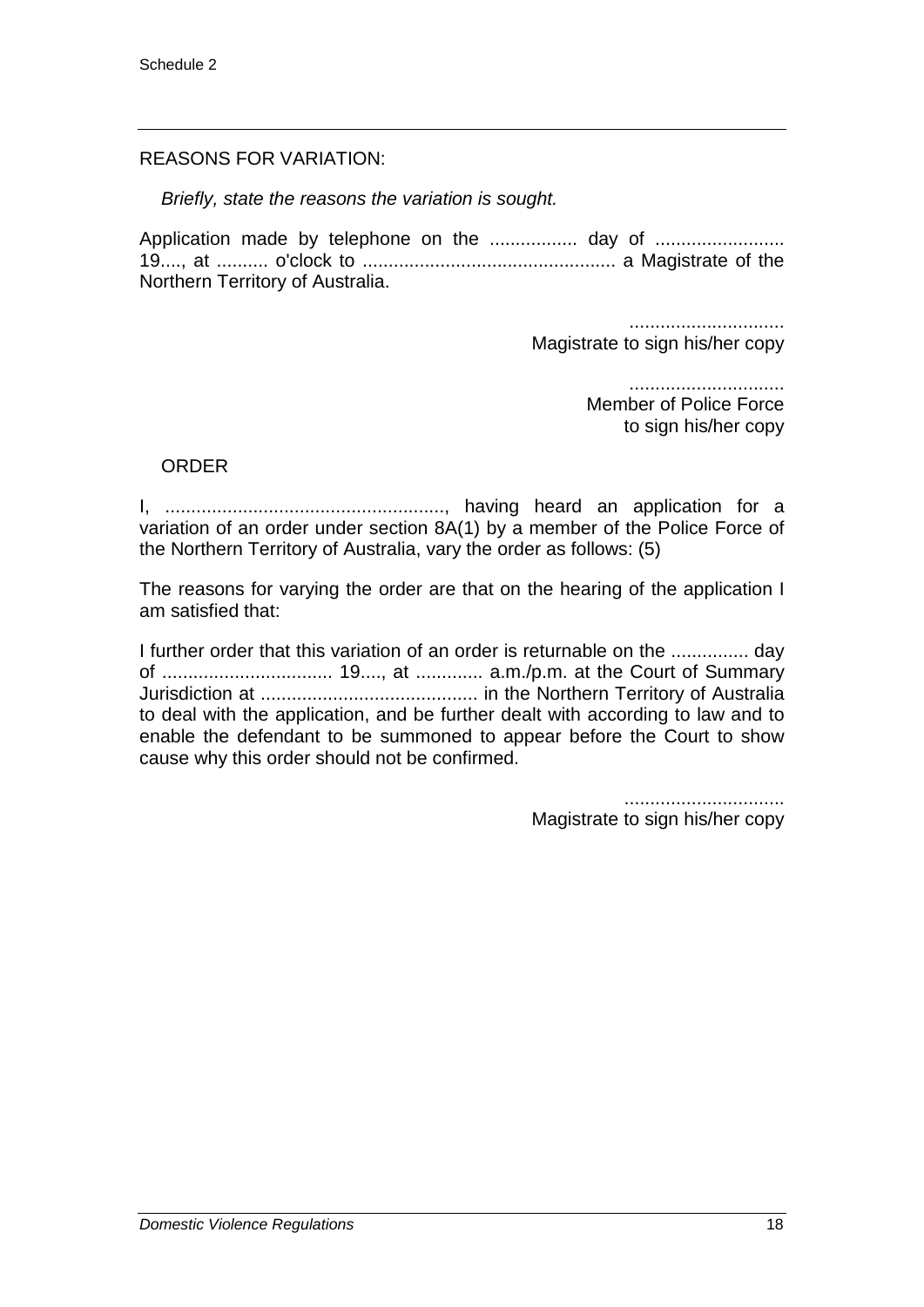#### SUMMONS TO DEFENDANT

AND the defendant is summoned to appear at the above-mentioned time to be further dealt with according to law and to show cause why this variation of an order should not be confirmed.

- o Applicant informed of terms of variation of order.
- o Defendant informed of terms of variation of order (including summons).

......................... Magistrate to tick as applicable and sign his/her copy

.......................... Member of the Police Force to tick as applicable and sign his/her copy

NOTICE TO DEFENDANT: If you do not appear at the above-mentioned time and place, the variation of the order may be confirmed. If you do not comply with the order as varied you could be found guilty of an offence punishable by 6 months imprisonment or a fine of \$2,000 for a first offence; for a second or subsequent offence you would be liable to a mandatory term of imprisonment for not less than 7 days or more than 6 months.

Upon registration the variation of the order is also enforceable in other Territories and States of Australia, BUT ONLY IF registered under the relevant law of those Territories or States.

NOTES:

- (1) Only members of the Police Force can make applications under section 8A.
- (2) For the purposes of the Act, a person is in a domestic relationship with another person if he or she:
- (a) is or has been a relative of the other person (see section 3 of the *Domestic Violence Act*), including:
	- (i) a spouse, including a spouse of the person according to Aboriginal tradition, a former spouse of the person and a person of the opposite sex who is living or has lived with the person as if he or she were the spouse of the person although not married to the person; or
	- (ii) a relative according to Aboriginal tradition or contemporary social practice;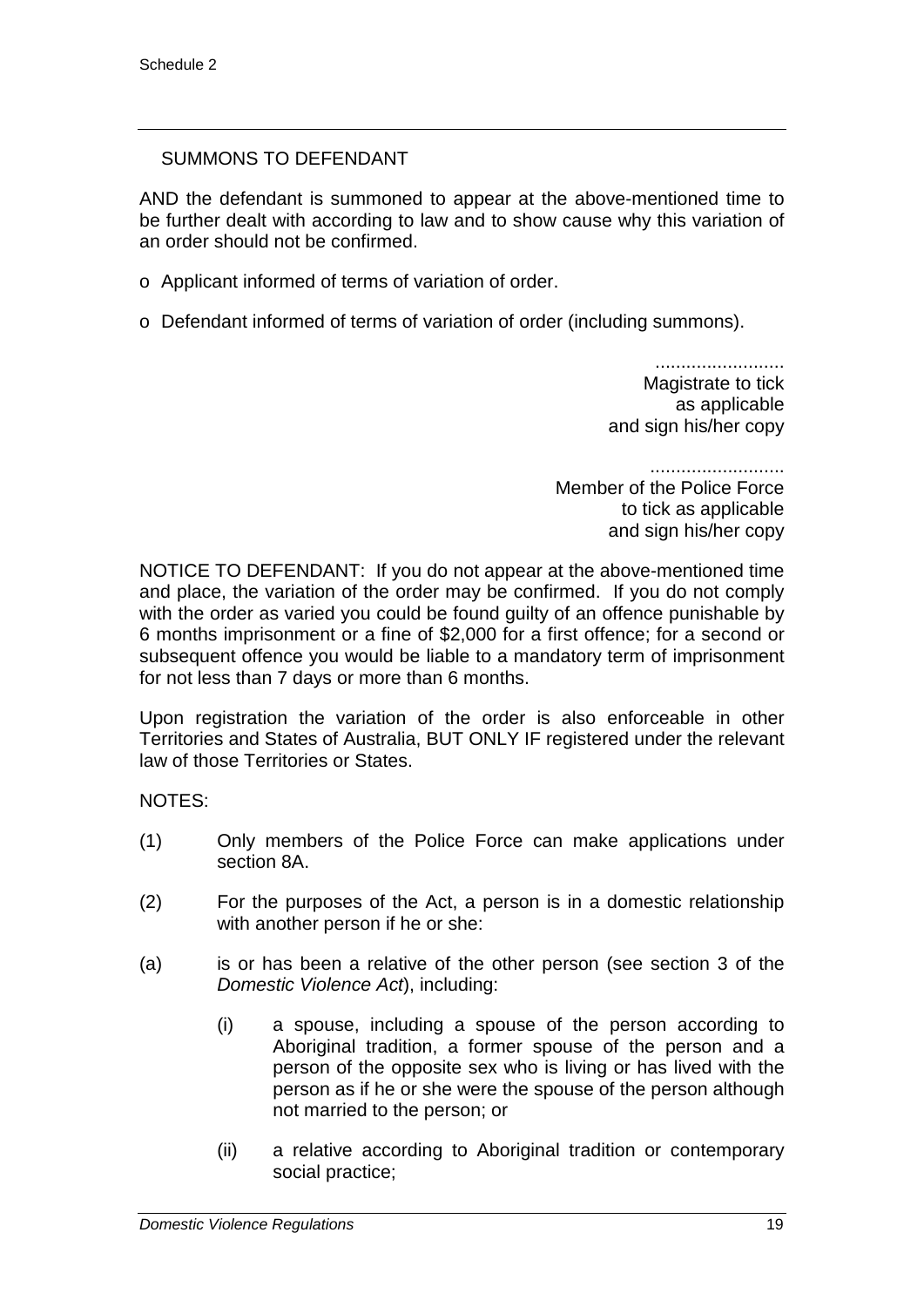- (b) has or had the custody or guardianship of, or right of access to, the other person, or is or has been subject to the custody or guardianship of the other person or that other person has or has had a right of access to the person;
- (c) ordinarily or regularly resides or has resided with the other person, or with another relative, of the other person;
- (d) is or has been a relative of a child of the other person; or
- (e) has or has had a relationship with the other person, who is a member of the opposite sex.
- (3) Here list the details of existing orders affecting the defendant and the person for whose benefit the order is being sought that the person knows of, e.g. home detention orders, other restraining orders under this Act or orders under any other Act.
- NOTE: In the case of any of the following matters under the *Family Law Act 1975* of the Commonwealth, you need only list them if they require or authorise contact between a child and the person for whose benefit the order is being sought or the defendant: contact orders (previously known as access orders), parenting plans, recovery of children orders, specific issues orders, injunctions under section 68B or 114 of that Act, undertakings accepted by the Family Court or recognisances entered into pursuant to an order under that Act.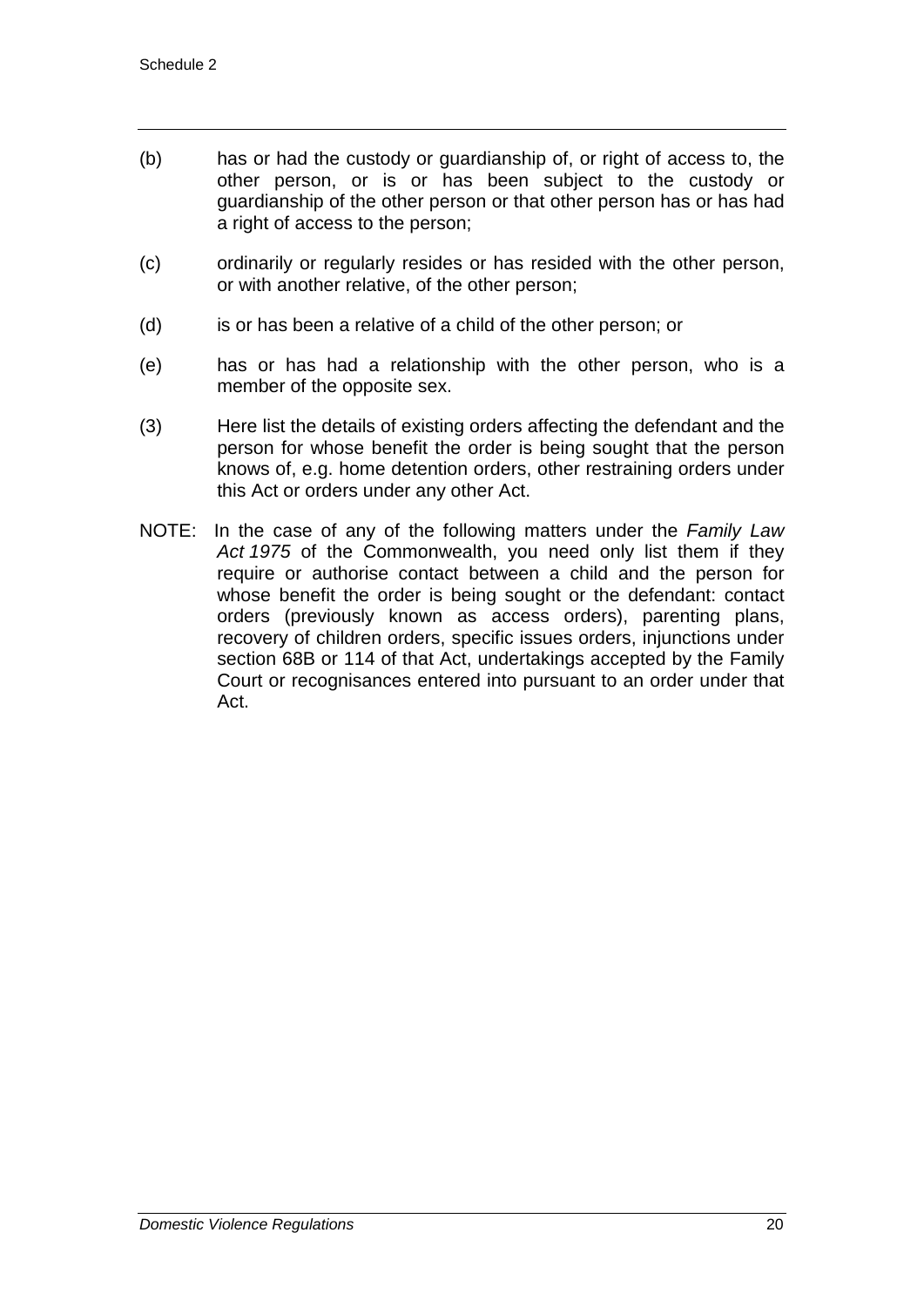#### FORM 6B

#### NORTHERN TERRITORY OF AUSTRALIA

sections 8A and 8B

#### *Domestic Violence Act*

#### SUMMONS TO A DEFENDANT TO SHOW CAUSE PURSUANT TO SECTION 8A OR 8B

TO:...................................................................................................................

(the defendant)

of......................................................................................................................

The attached application to vary the order in force in relation to you was made by......................................................................................................................

of........................................................................................................................

a member of the Police Force of the Northern Territory/a person who is in a domestic relationship with you/ or a person making an application on behalf of a person who is in a domestic relationship with you\*

and on................................................................................................................ a Court of Summary Jurisdiction or the Clerk (the Registrar of the Local Court) at........................................................................................................................

made the variation of the order (as attached) in your absence.

You are summoned to appear at the Court of Summary Jurisdiction at ............................................ in the Northern Territory on ................................... at .......... a.m./p.m. to show cause why the attached variation of the order should not be confirmed.

**Dated** at in the Northern Territory.

.......................................

Clerk of the Court/Justice of the Peace

TAKE NOTICE that if you do not appear the variation of the order may be confirmed.

- · Non-compliance with the order as varied renders you liable to a term of imprisonment for not more than 6 months or a fine of not more than \$2,000 for a first offence; for a second or subsequent offence you would be liable for a mandatory term of imprisonment for not less than 7 days or more than 6 months.
- · Upon registration the order as varied is also enforceable in other Territories and States of Australia.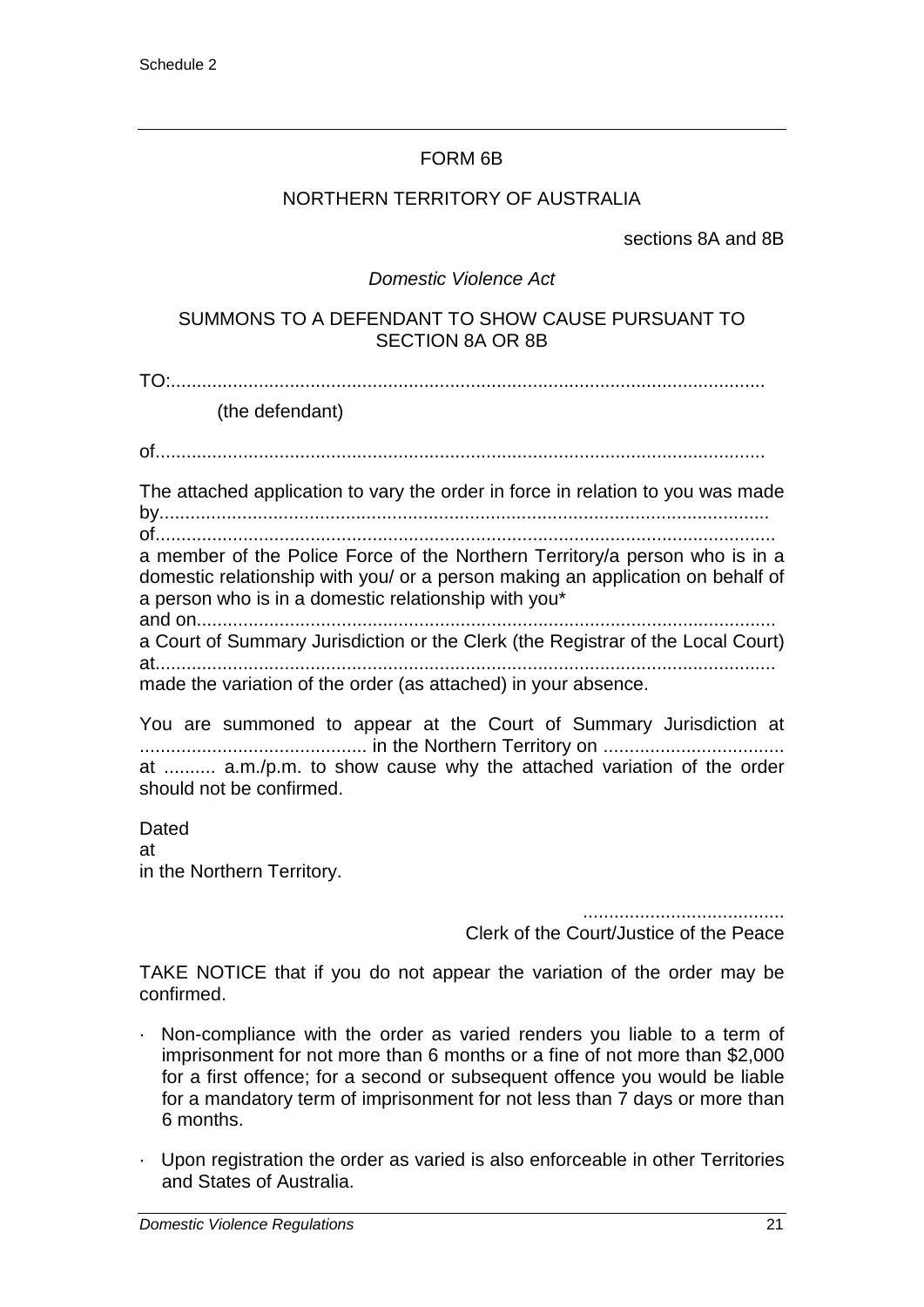\*Cross out whichever does not apply.

#### NOTE:

For the purposes of the Act, a person is in a domestic relationship with another person if he or she:

- (a) is or has been a relative of the other person (see section 3 of the *Domestic Violence Act*), including:
	- (i) a spouse, including a spouse of the person according to Aboriginal tradition, a former spouse of the person and a person of the opposite sex who is living or has lived with the person as if he or she were the spouse of the person although not married to the person; or
	- (ii) a relative according to Aboriginal tradition or contemporary social practice;
- (b) has or had the custody or guardianship of, or right of access to, the other person, or is or has been subject to the custody or guardianship of the other person or that other person has or has had a right of access to the person;
- (c) ordinarily or regularly resides or has resided with the other person, or with another relative, of the other person;
- (d) is or has been a relative of a child of the other person; or
- (e) has or has had a relationship with the other person, who is a member of the opposite sex.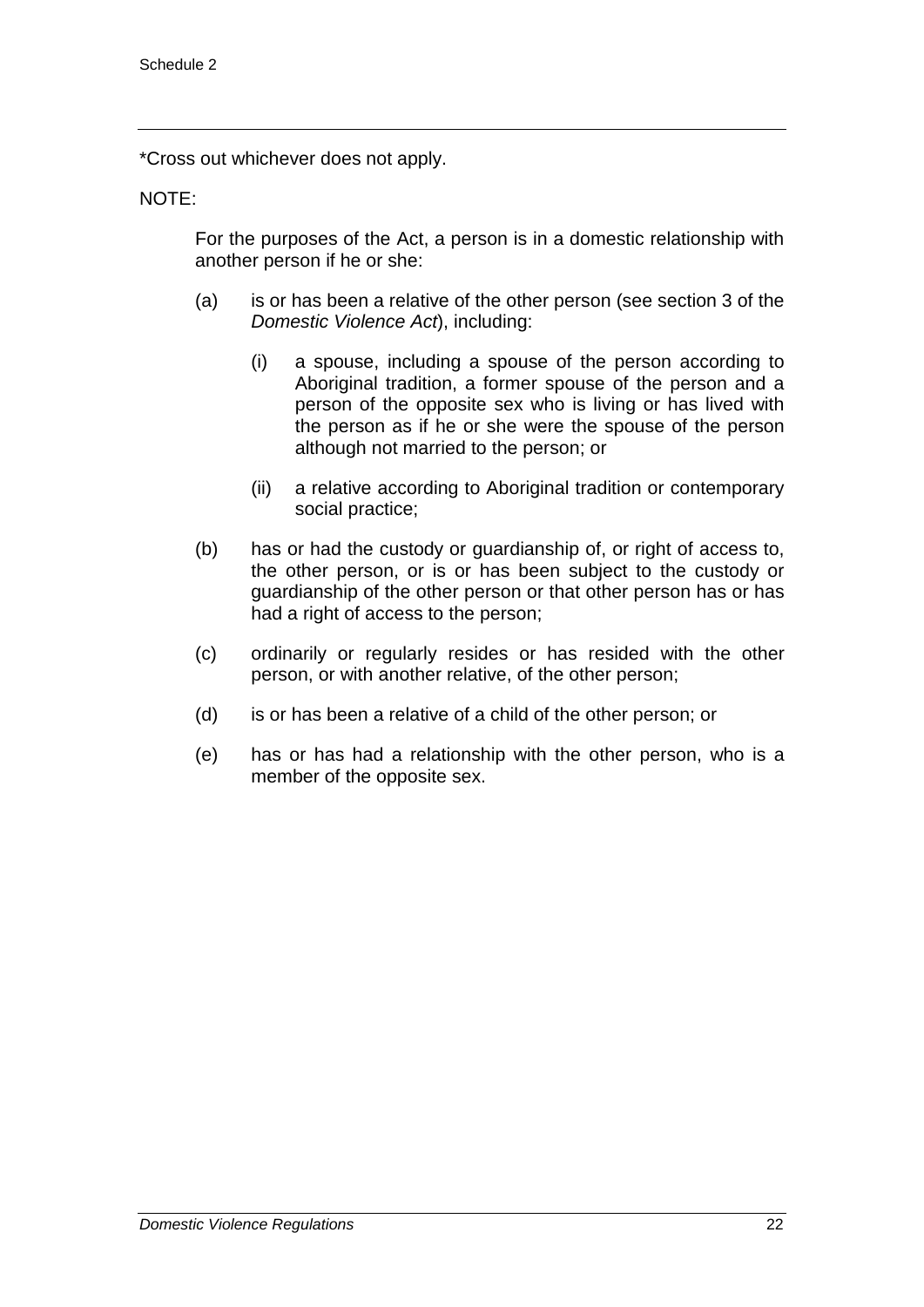### NORTHERN TERRITORY OF AUSTRALIA

section 11

*Domestic Violence Act*

#### DECLARATION

#### DEFENDANT'S DETAILS:

 $I, +$ 

of

declare that I have formed the opinion that an interstate restraining order is in force against the defendant in the State of on the following grounds:

..........................................

Signature of Police Officer Date Place

+Insert name and address.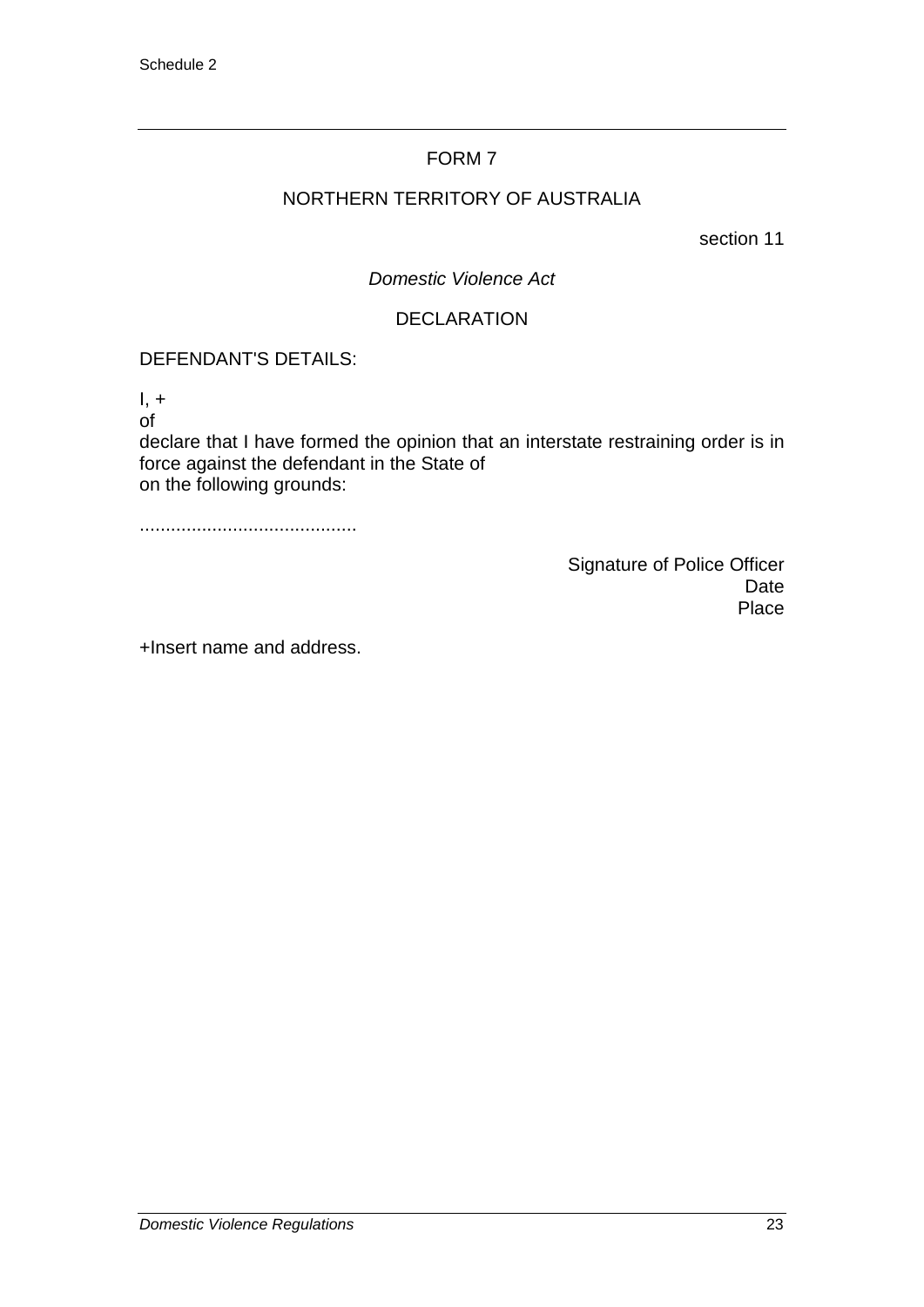#### NORTHERN TERRITORY OF AUSTRALIA

section 18

#### *Domestic Violence Act*

#### NOTICE OF REGISTRATION OF INTERSTATE RESTRAINING ORDER

DEFENDANT'S DETAILS:

(1)

TO: THE REGISTRAR (2)

ADDRESS:

AND TO: The Commissioner of Police

TAKE NOTICE THAT the attached order dated ................. 19.. was registered in the Court of Summary Jurisdiction in the Northern Territory on

at

and was adapted and modified for its effective operation in the Territory in accordance with the order dated ............... 19.. attached hereto.

> Clerk of the Court Date Place

NOTES:

- (1) Name and address.
- (2) Details of Court where the interstate restraining order was made.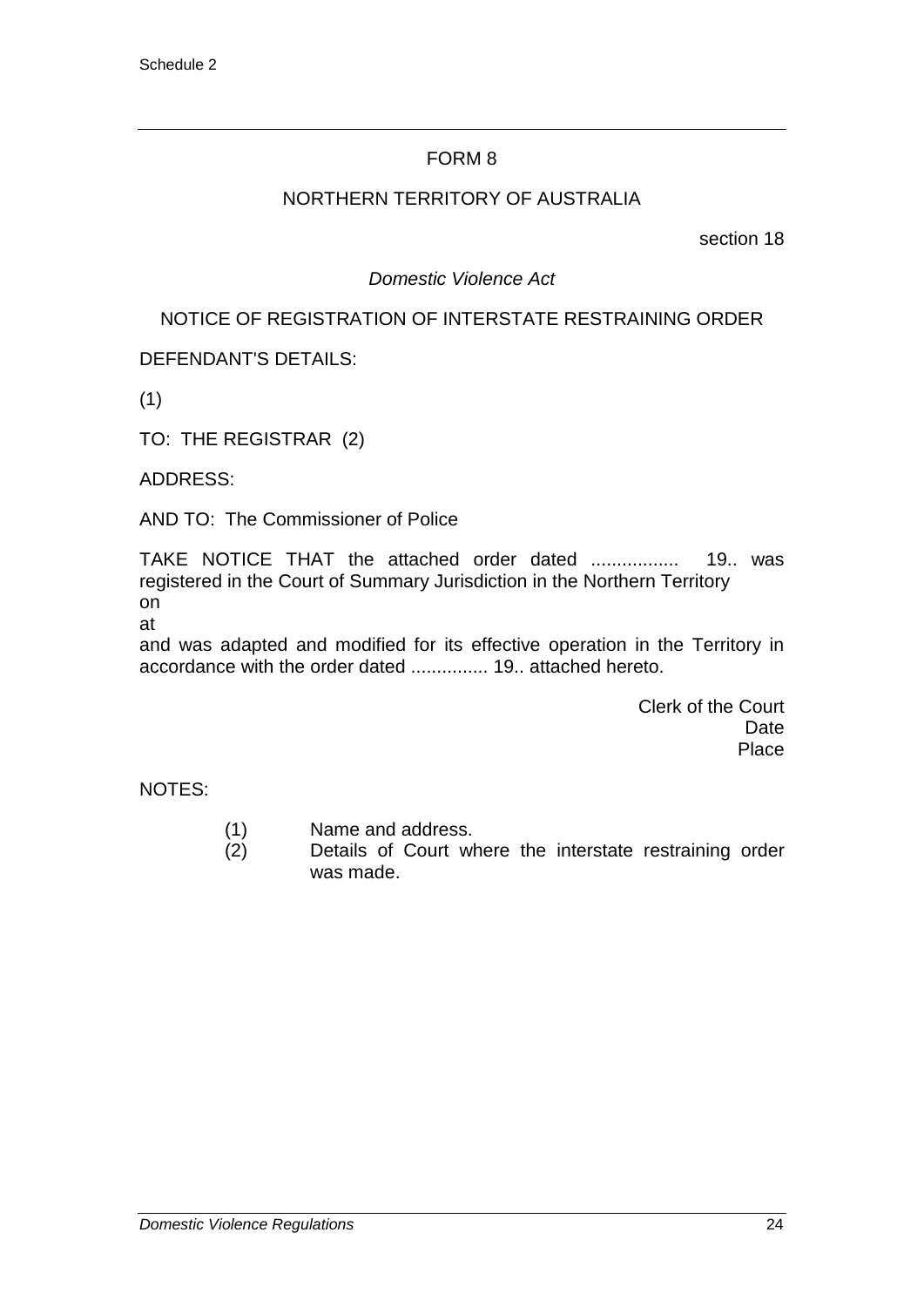#### NORTHERN TERRITORY OF AUSTRALIA

section 20

#### *Domestic Violence Act*

### APPLICATION TO CANCEL OR VARY INTERSTATE ORDER

- 1. APPLICANT:
- +
- 2. DEFENDANT:
- +
- On
- at

in the State  $/$  Territory\* the attached restraining order was made against the defendant.

#### TO THE COURT OF SUMMARY JURISDICTION AT

I request that the attached order be varied\*/cancelled\* as follows:

………………………………… Signature of Applicant Date Place

+Insert name and address. \*Delete if inapplicable.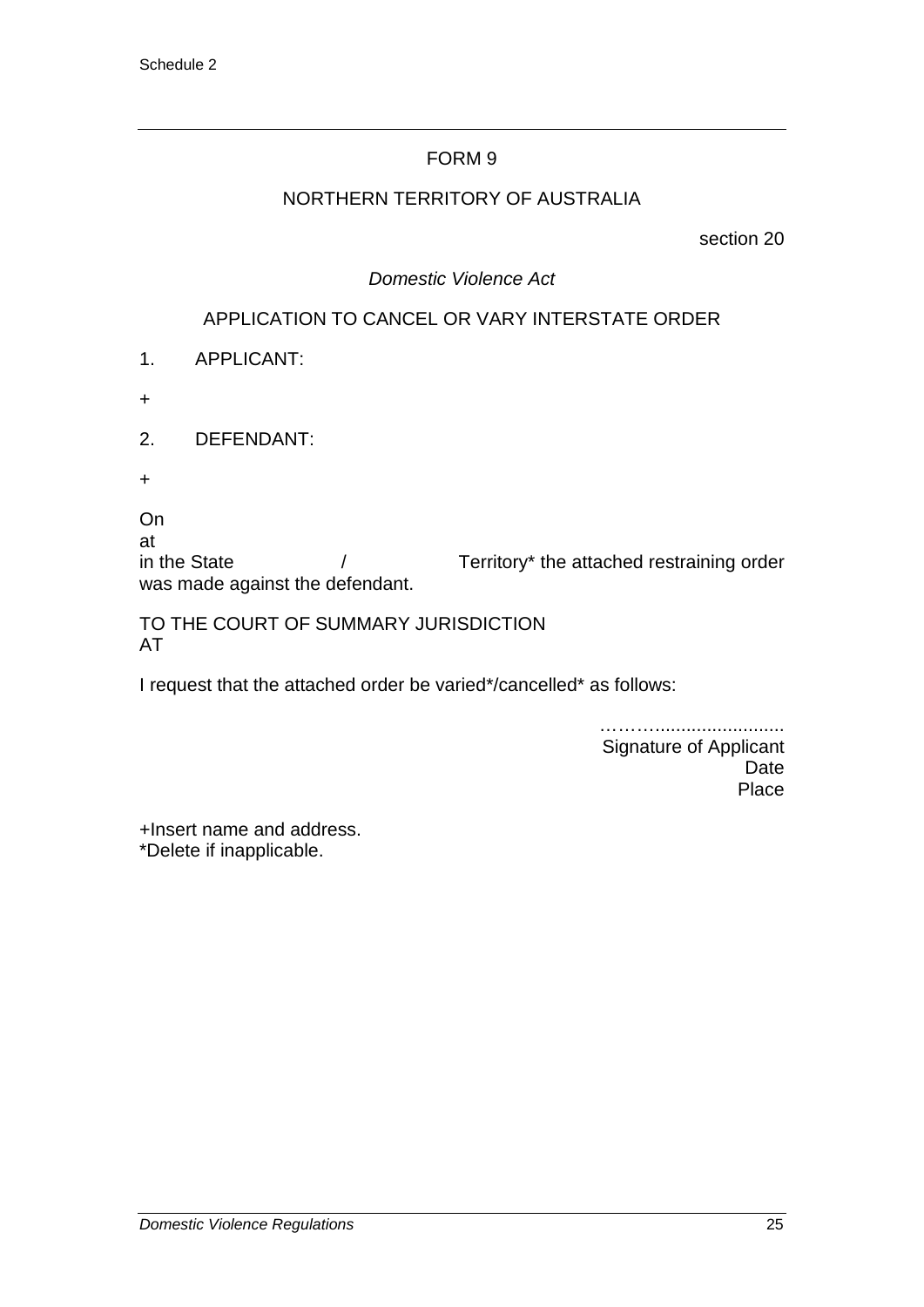#### NORTHERN TERRITORY OF AUSTRALIA

section 20AA

#### *Domestic Violence Act*

#### SUMMONS TO A PERSON TO APPEAR OR TO APPEAR AND PRODUCE DOCUMENTS

TO:........................................ *(the person to be summoned)*

of.................................................................. *(address)* .............................

WHEREAS..................... an application has been made by or on behalf of *(name of person by whom or on whose behalf an application was made)* of *(address of person for whom application made)* alleging that the defendant *(name of defendant)* did *(brief description of allegations against defendant)*........................................................................................................... ..........................................................................................................................

and it appears to the Court of Summary Jurisdiction at ....................... in the Northern Territory that you are\*:

- (a) capable of furnishing information or giving evidence relevant to the application;
- (b) capable of producing the following documents relevant to the application:

*[ briefly describe the documents sought ]*

YOU are summoned to appear at/ appear and produce those documents to\* the Court of Summary Jurisdiction at ..............................................in the Northern Territory on........................................................ at .......... a.m./p.m.

**Dated** at in the Northern Territory.

> ............................................................... Magistrate /Clerk/ Justices of the Peace

NOTE: If you fail to comply with this summons without reasonable excuse you could be liable to a fine of \$2,000.

\* Cross out whichever does not apply.